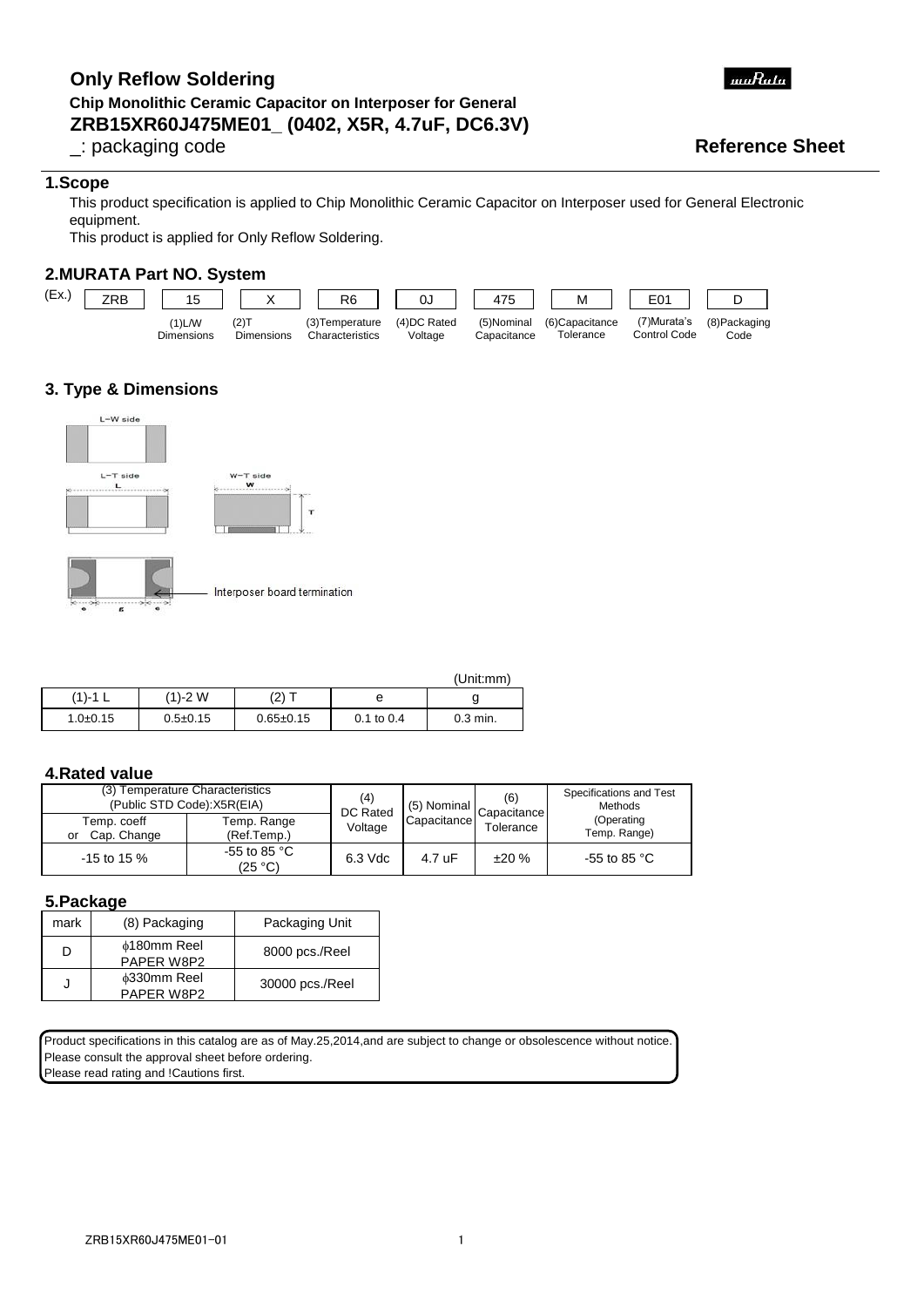# ■**SPECIFICATIONS AND TEST METHODS**

| <b>No</b>      | Item                                                     | Specification                                                | Test Method                                                                                                                                                                                                                                                                                                                                                                                                                          |
|----------------|----------------------------------------------------------|--------------------------------------------------------------|--------------------------------------------------------------------------------------------------------------------------------------------------------------------------------------------------------------------------------------------------------------------------------------------------------------------------------------------------------------------------------------------------------------------------------------|
| 1              | Operating<br><b>Temperature Range</b>                    | R6:-55°C to 85°C                                             | Standard Temperature: 25°C                                                                                                                                                                                                                                                                                                                                                                                                           |
|                |                                                          |                                                              |                                                                                                                                                                                                                                                                                                                                                                                                                                      |
| 2              | <b>Rated Voltage</b>                                     | See the previous pages.                                      | The rated voltage is defined as the maximum voltage which may be<br>applied continuously to the capacitor.<br>When AC voltage is superimposed on DC voltage, $V^{P-P}$ or $V^{O-P}$ ,<br>whichever is larger, should be maintained within the rated<br>voltage range.                                                                                                                                                                |
|                | 3 Appearance                                             | No defects or abnormalities.                                 | Visual inspection.                                                                                                                                                                                                                                                                                                                                                                                                                   |
|                | 4 Dimension                                              | Within the specified dimensions.                             | Using calipers.                                                                                                                                                                                                                                                                                                                                                                                                                      |
|                | 5 Dielectric Strength                                    | No defects or abnormalities.                                 | Test Voltage : Rated voltagex250%<br>Time: 1 to 5s<br>Charge Current: 50mA max.<br>To apply the test voltge through the Interposer board termination.                                                                                                                                                                                                                                                                                |
| 6              | Insulation<br>Resistance                                 | More than $50\Omega \cdot F$                                 | Voltage: Rated voltage<br>Time: 1 min<br>Charge Current: 50mA max.<br>To apply the test voltge through the Interposer board termination.                                                                                                                                                                                                                                                                                             |
| $\overline{7}$ | Capacitance                                              | Within the specified tolerance.                              | The capacitance should be measured at Standard<br>Temperature at the frequency and voltage shown in the table.<br>Capacitance<br>Frequency<br>Voltage<br>$C \leq 10 \mu F$<br>$1\pm0.1$ kHz<br>$1.0\pm0.2$ Vrms<br>(10V min.)<br>$C \leq 10 \mu F$<br>$0.5 \pm 0.1$ Vrms<br>$1\pm0.1$ kHz<br>$(6.3V$ max.)<br>$C > 10 \mu F$<br>120±24Hz<br>$0.5 \pm 0.1$ Vrms<br>To apply the test voltge through the Interposer board termination. |
| 8              | <b>Dissipation Factor</b><br>(D.F.)                      | R6:0.1 max.                                                  | The D.F. should be measured at Standard Temperature at the<br>Frequency and voltage shown in the table.<br>Capacitance<br>Frequency<br>Voltage<br>$C \leq 10 \mu F$<br>$1\pm0.1$ kHz<br>$1.0\pm0.2$ Vrms<br>(10V min.)<br>$C \leq 10 \mu F$<br>$1\pm0.1$ kHz<br>$0.5\pm0.1$ Vrms<br>$(6.3V$ max.)<br>$C > 10 \mu F$<br>120±24Hz<br>$0.5\pm0.1$ Vrms<br>To apply the test voltge through the Interposer board termination.            |
| 9              | Capacitance<br>No bias<br>Temperature<br>Characteristics | R6: Within ±15% (-55°C to +85°C)                             | The capacitance change should be measured after 5min. at each<br>specified temp.stage.<br>In case of applying voltage, the capacitance change should be<br>measured after 1 more min.<br>Measurement Voltage<br>ZRB15X R6 0J 475M: 0.1+/-0.03Vms<br><b>Test Conditions</b>                                                                                                                                                           |
|                |                                                          |                                                              | Applying<br>Temperature(°C)<br>Step<br>Voltage(V)                                                                                                                                                                                                                                                                                                                                                                                    |
|                |                                                          |                                                              | $\mathbf{1}$<br>$25\pm2$ (for R6)<br>$\overline{2}$<br>$-55\pm3$ (for R6)<br>No bias<br>3<br>$25\pm2$ (for R6)                                                                                                                                                                                                                                                                                                                       |
|                |                                                          |                                                              | $\overline{4}$<br>85±3(for R6)                                                                                                                                                                                                                                                                                                                                                                                                       |
|                |                                                          |                                                              | To apply the test voltge through the Interposer board termination.<br>Initial measurement<br>Perform a heat treatment at 150+0/-10°C for one hour and then set<br>at room temperature for 24±2 hours.<br>Perform the initial measurement.                                                                                                                                                                                            |
|                | 10 Adhesive Strength of<br>Termination                   | No removal of the terminations or other defect should occur. | Solder the capacitor on the test jig shown in Fig.3 using<br>an solder.<br>Applying Force(F): 5N<br>Applying time: 10±1s                                                                                                                                                                                                                                                                                                             |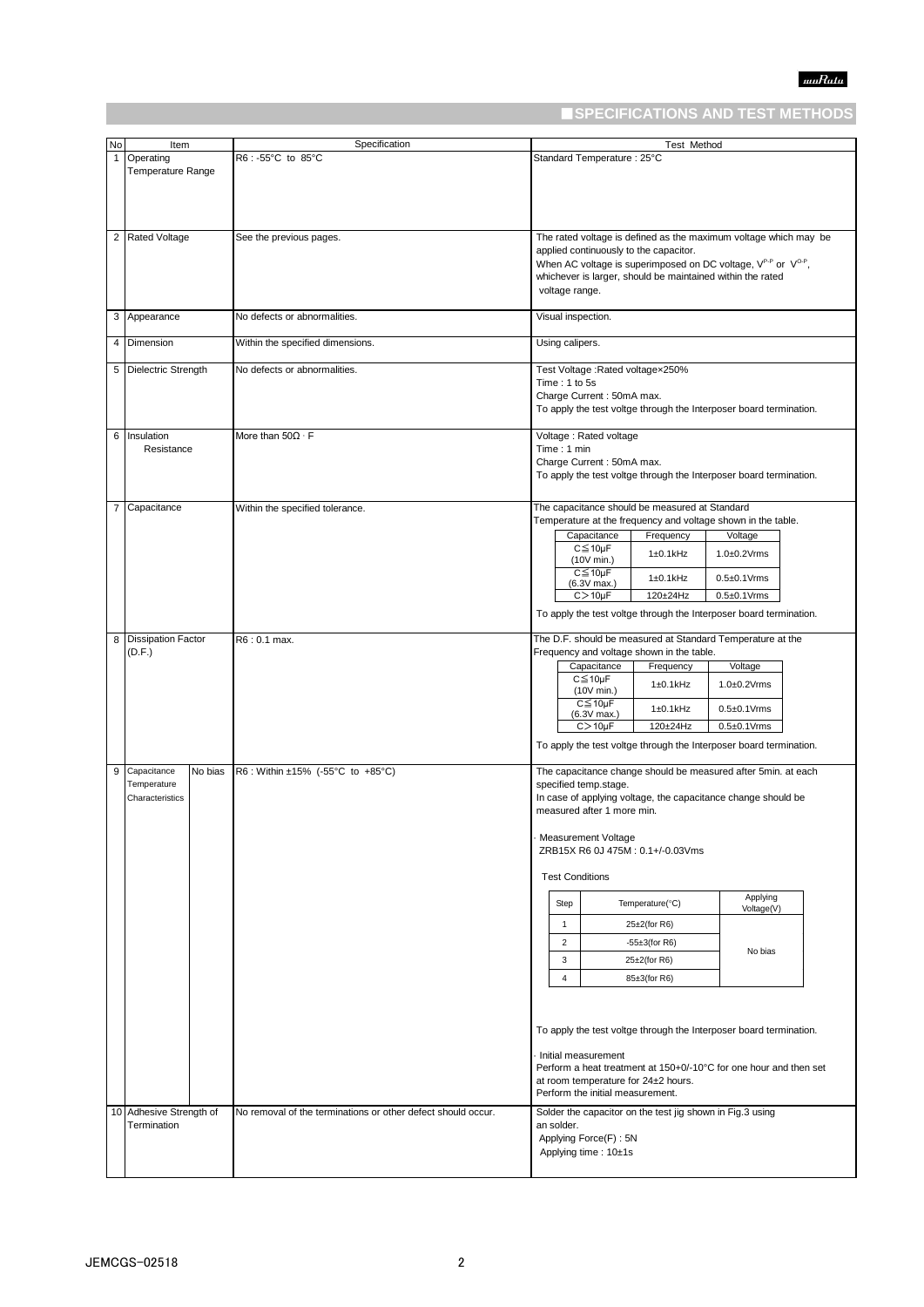# ■**SPECIFICATIONS AND TEST METHODS**

| No | Item                     |            | Specification                                    | <b>Test Method</b>                                                                           |
|----|--------------------------|------------|--------------------------------------------------|----------------------------------------------------------------------------------------------|
| 11 | Vibration                |            | Appearance No defects or abnormalities.          | Solder the capacitor on the test jig shown in Fig.3 using                                    |
|    | Resistance               |            |                                                  |                                                                                              |
|    |                          |            | Capacitance Within the specified tolerance.      | Oscillation Frequency: A 10Hz to 55Hz to 10Hz for 1 min<br>Total Amplitude 1.5mm             |
|    |                          | D.F.       | R6: 0.1 max.                                     | A period of 2 hours in each of 3 mutually perpendicular                                      |
|    |                          |            |                                                  | directions. (Total 6 h)                                                                      |
|    |                          |            |                                                  |                                                                                              |
|    | 12 Deflection            | Appearance | No defects or abnormalities.                     | Test Method: According to Fig1, Fig2                                                         |
|    |                          |            |                                                  | Deflection: 1mm                                                                              |
|    |                          |            | Capacitance Within ±10%                          | Keeping Time: 5±1s                                                                           |
|    | 13 Solderability of      | Change     | 75% of the terminations is to be soldered evenly | Mounting Method: Reflow soldering<br>Test Conditions : solder bath method, method 1          |
|    |                          |            | Interposer board termination and continuously.   | Solder: Sn-3.0Ag-0.5 Cu solder                                                               |
|    |                          |            |                                                  | Solder Temperature: 245±5°C                                                                  |
|    |                          |            |                                                  | Immersion Time: $2\pm0.5s$                                                                   |
|    | 14 Resistance to         |            | Appearance No defects or abnormalities.          | Test Conditions: Reflow method                                                               |
|    | Soldering Heat           |            |                                                  | Solder: Sn-3.0Ag-0.5 Cu solder                                                               |
|    |                          | Change     | Capacitance R6 : Within ±7.5%                    | Solder Temperature : 255°C ±10°C[Peak Temperature]                                           |
|    |                          |            |                                                  | Heat Time of over 200°C : 120s min                                                           |
|    |                          | D.F.       |                                                  |                                                                                              |
|    |                          |            | R6: 0.1 max.                                     | Exposure to room temperature : 24±2h<br>Pre-heat : Following conditions                      |
|    |                          |            |                                                  | Table1                                                                                       |
|    |                          | I.R.       | More than $50\Omega \cdot F$                     | Temperature<br>Time                                                                          |
|    |                          |            |                                                  | 150°C to 160°C<br>2 min.                                                                     |
|    |                          | Dielectric | No defects.                                      | Initial measurement                                                                          |
|    |                          | Strength   |                                                  | Perform a heat treatment at 150+0/-10°C for one hour and then set at room                    |
|    |                          |            |                                                  | temperature for 24±2 hours.<br>Perform the initial measurement.                              |
|    |                          |            |                                                  |                                                                                              |
|    | 15 Temperature<br>Sudden |            | Appearance No defects or abnormalities.          | Solder the capacitor on the test jig shown in Fig.3 using                                    |
|    | Change                   |            | Capacitance R6 : Within ±7.5%                    | Total of 5 cycles                                                                            |
|    |                          | Change     |                                                  | Step<br>Time (min)<br>Temp.(°C)                                                              |
|    |                          |            |                                                  | Min.<br>$\mathbf{1}$<br>30±3<br>Operating Temp.+0/-3                                         |
|    |                          | D.F.       | R6:0.1 max.                                      | $\overline{2}$<br>Room Temp<br>$2$ to $3$                                                    |
|    |                          |            |                                                  | Max.<br>3<br>30±3<br>Operating Temp.+3/-0                                                    |
|    |                          | .R.        | More than $50\Omega \cdot F$                     | $\overline{4}$<br>Room Temp<br>2 to 3                                                        |
|    |                          |            |                                                  | Exposure to room temperature : 24±2 h                                                        |
|    |                          |            |                                                  |                                                                                              |
|    |                          | Dielectric | No defects.                                      | Initial measurement<br>Perform a heat treatment at 150+0/-10°C for one hour and then set     |
|    |                          | Strength   |                                                  | at room temperature for 24±2 hours.                                                          |
|    |                          |            |                                                  | Perform the initial measurement.                                                             |
|    |                          |            |                                                  |                                                                                              |
|    | 16 High                  | Appearance | No defects or abnormalities.                     | Temperature: 40±2°C                                                                          |
|    | Temperature<br>High      |            | Capacitance R6 : Within ±12.5%                   | Humidity: 90 to 95%<br>Time: 500±12h                                                         |
|    | Humidity                 | Change     |                                                  | Test Voltage: Rated voltage                                                                  |
|    | (Steady)                 |            |                                                  | Charge Current: 50mA.                                                                        |
|    |                          | D.F.       | R6:0.2max.                                       | · Initial measurement                                                                        |
|    |                          |            |                                                  | Perform a heat treatment at 150+0/-10°C for one hour and then let sit                        |
|    |                          |            |                                                  | for 24±2 hours at room temperature.                                                          |
|    |                          | I.R.       | More than $12.5\Omega \cdot F$                   | Perform the initial measurement.                                                             |
|    |                          |            |                                                  | ·Measurement after test                                                                      |
|    |                          |            |                                                  | Perform a heat treatment and then let sit for 24+/-2 hours at room temperature,              |
|    |                          |            |                                                  | then measure.                                                                                |
|    | 17 Durability            | Appearance | No defects or abnormalities.                     | Temperature : Maximum operating temperature ±3°C                                             |
|    |                          |            | Capacitance R6 : Within ±12.5%                   | Time: 1000±12h<br>Test Voltage: Rated voltagex150%                                           |
|    |                          | Change     |                                                  | Charge Current: 50mA.                                                                        |
|    |                          |            |                                                  |                                                                                              |
|    |                          | D.F.       | R6: 0.2max.                                      | Initial measurement<br>Perform a heat treatment at 150+0/-10°C for one hour and then let sit |
|    |                          |            |                                                  | for 24±2 hours at room temperature.                                                          |
|    |                          |            |                                                  | Perform the initial measurement.                                                             |
|    |                          | I.R.       | More than $25\Omega \cdot F$                     | ·Measurement after test                                                                      |
|    |                          |            |                                                  | Perform a heat treatment and then let sit for 24±2 hours at room temperature,                |
|    |                          |            |                                                  | then measure.                                                                                |
|    |                          |            |                                                  |                                                                                              |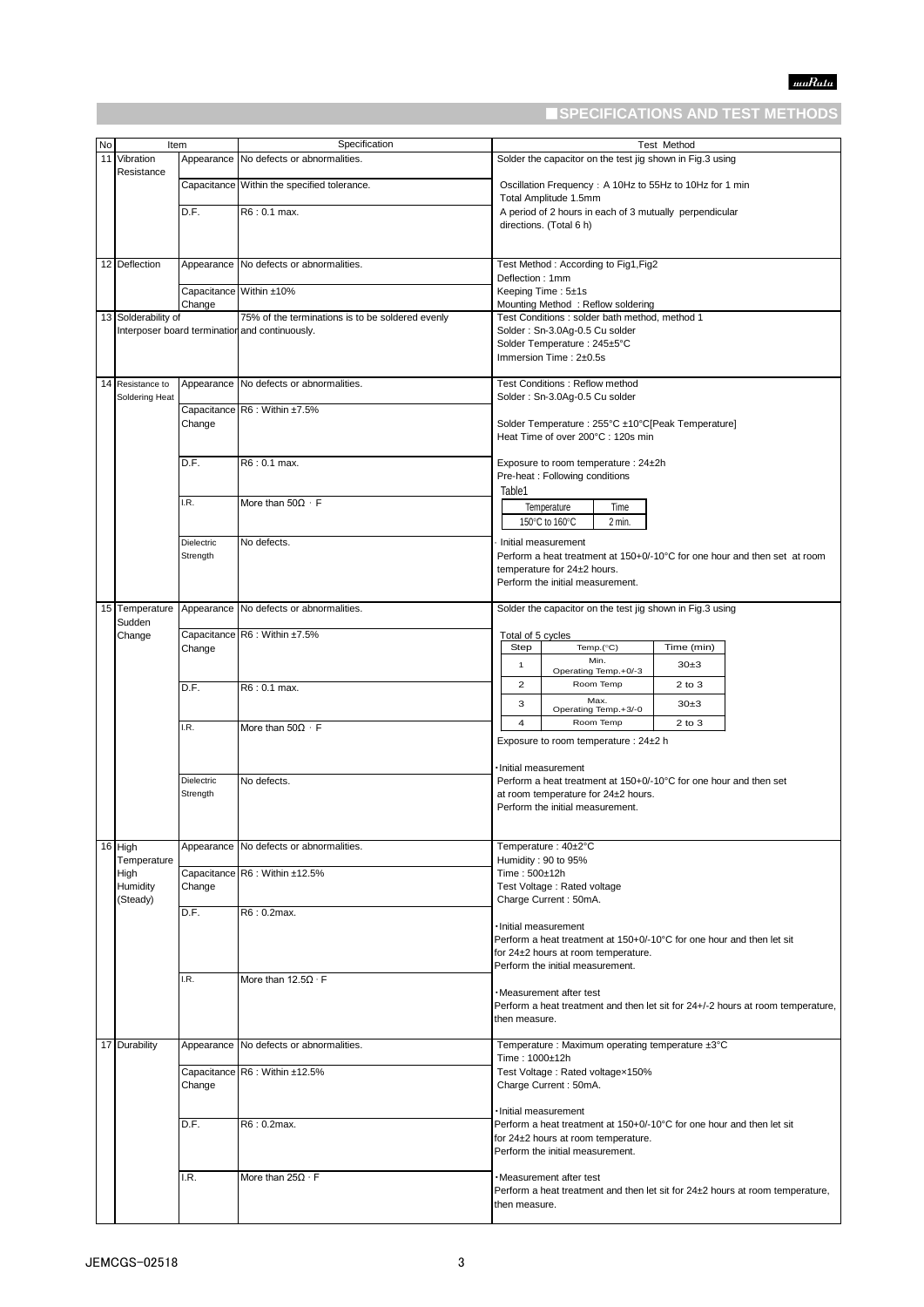### ■**SPECIFICATIONS AND TEST METHODS**



|                   | Dimension (mm) |     |     |  |
|-------------------|----------------|-----|-----|--|
| Type              |                |     |     |  |
| ZRB <sub>15</sub> | Δ              | 5.، | J.5 |  |
| ZRB18             |                |     |     |  |



Adhesive Strength of Termination,Vibration Resistance,

|                   | Dimension (mm) |     |     |
|-------------------|----------------|-----|-----|
| Type              |                |     |     |
| ZRB <sub>15</sub> | .4             | l.5 | J.5 |
| ZRB18             |                | ۹ſ  |     |

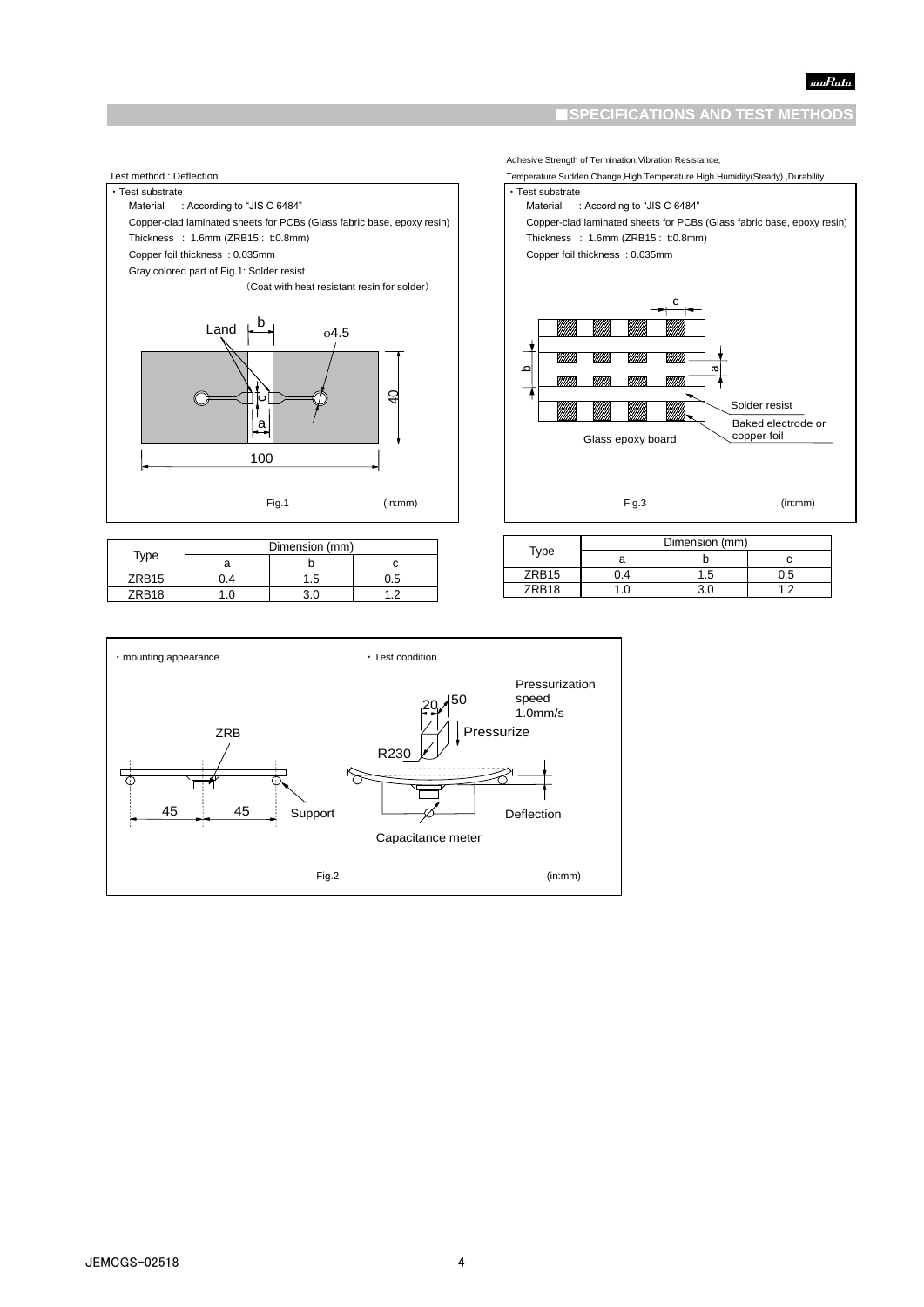

**Package ZRB Type**

1.Tape Carrier Packaging(Packaging Code:D/L) 1.1 Minimum Quantity(pcs./reel)

| Type              |  | φ180mm reel |                     |  |
|-------------------|--|-------------|---------------------|--|
|                   |  | Paper Tape  | <b>Plastic Tape</b> |  |
|                   |  | Code:D      | Code:L              |  |
| ZRB <sub>15</sub> |  | റററ         |                     |  |
| <b>7RB18</b>      |  |             | auuu                |  |

## 1.2 Dimensions of Tape (1)ZRB15 (in:mm)



| Code    | ZRB <sub>15</sub> |                  |
|---------|-------------------|------------------|
| *2      | ) ጸ               |                  |
| ∗ว      | 1.3               | *3 Nominal value |
| $+ + -$ |                   |                  |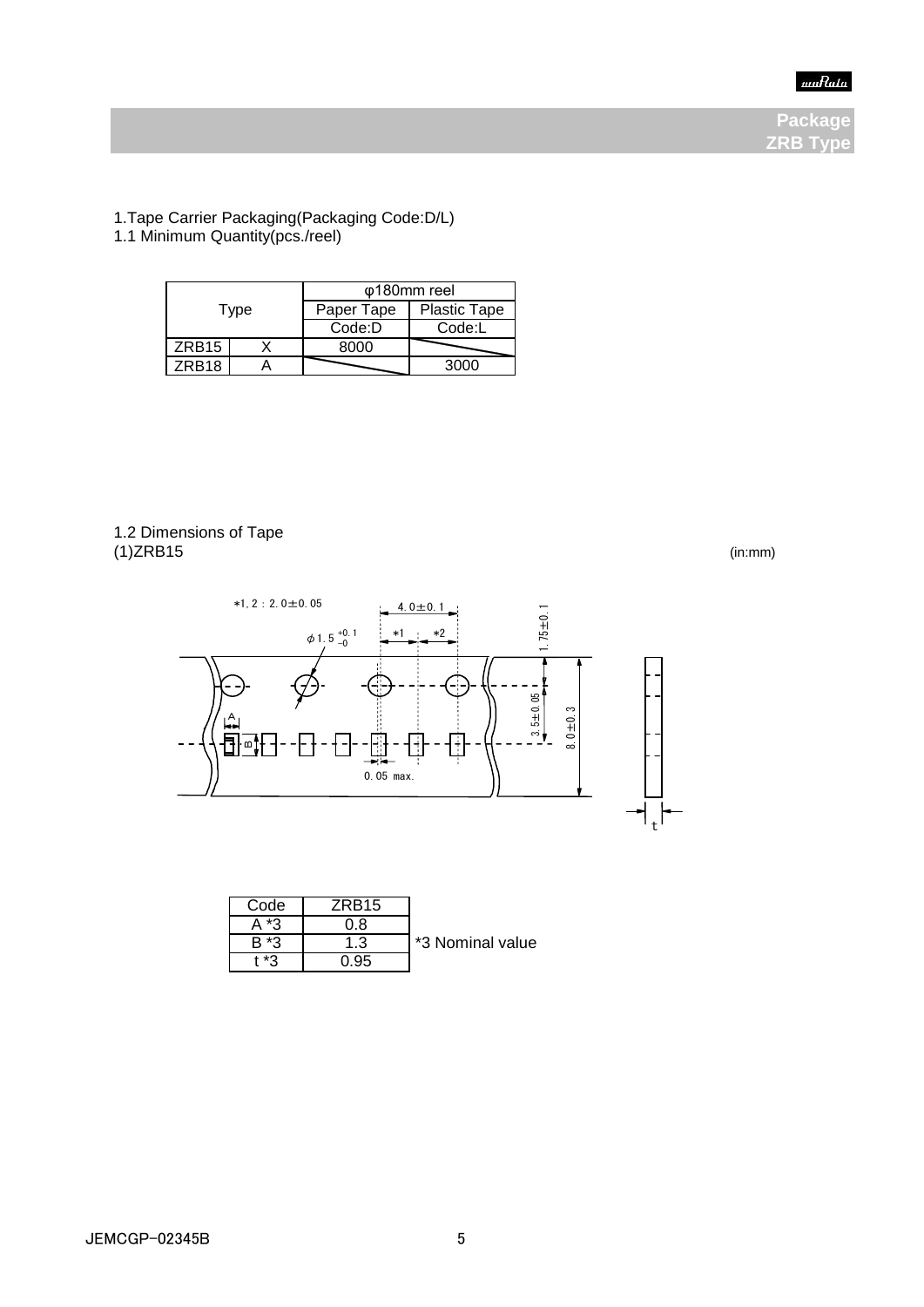### $muRala$

# **Package ZRB Type**

# (2)ZRB18 (in:mm)



| Code | ZRB <sub>18</sub> |
|------|-------------------|
|      |                   |
|      |                   |

\*2 Nominal value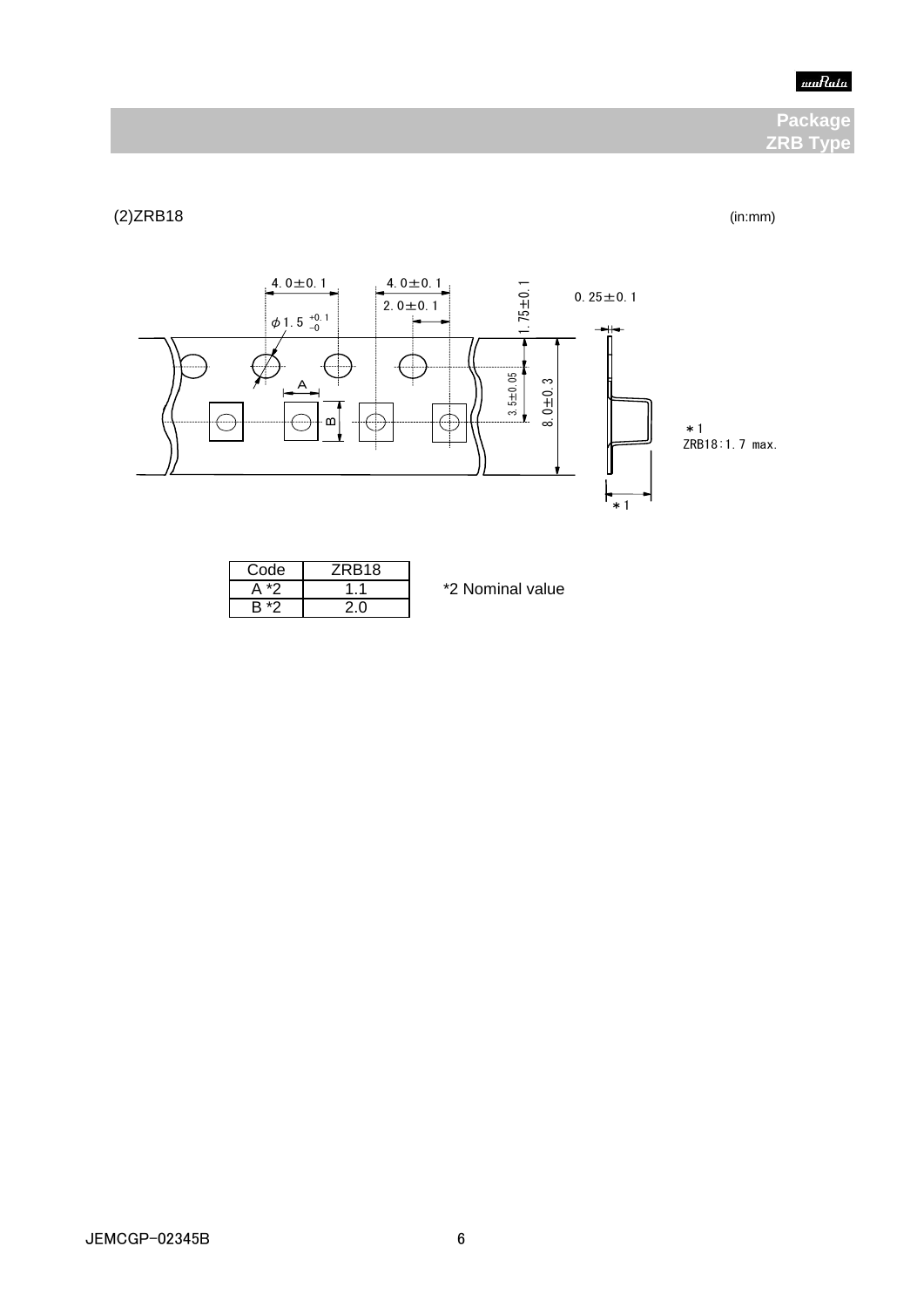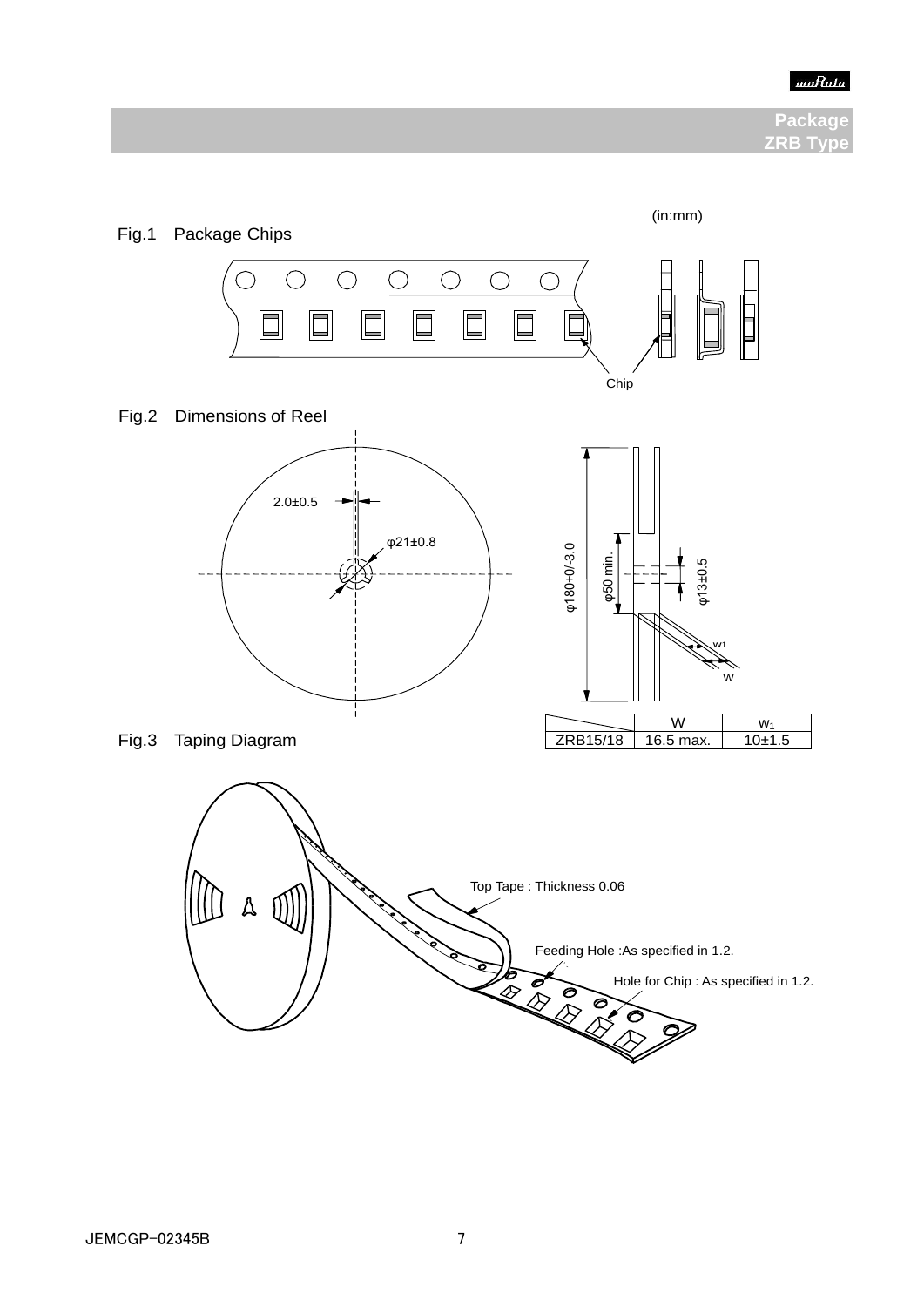

- 1.3 Tapes for capacitors are wound clockwise shown in Fig.3. (The sprocket holes are to the right as the tape is pulled toward the user.)
- 1.4 Part of the leader and part of the vacant section are attached as follows.



- 1.5 Accumulate pitch : 10 of sprocket holes pitch =  $40 \pm 0.3$ mm
- 1.6 Chip in the tape is enclosed by top tape and bottom tape as shown in Fig.1.
- 1.7 The top tape and base tape are not attached at the end of the tape for a minimum of 5 pitches.
- 1.8 There are no jointing for top tape and bottom tape.
- 1.9 There are no fuzz in the cavity.

図1 チップ詰め状態 (単位:mm)

- 1.10 Break down force of top tape : 5N min. Break down force of bottom tape : 5N min. (Only a bottom tape existence)
	- 1.11 Reel is made by resin and appeaser and dimension is shown in Fig 2. There are possibly to change the material and dimension due to some impairment.
	- 1.12 Peeling off force : 0.1 to 0.6N in the direction as shown below.



 1.13 Label that show the customer parts number, our parts number, our company name, inspection number and quantity, will be put in outside of reel.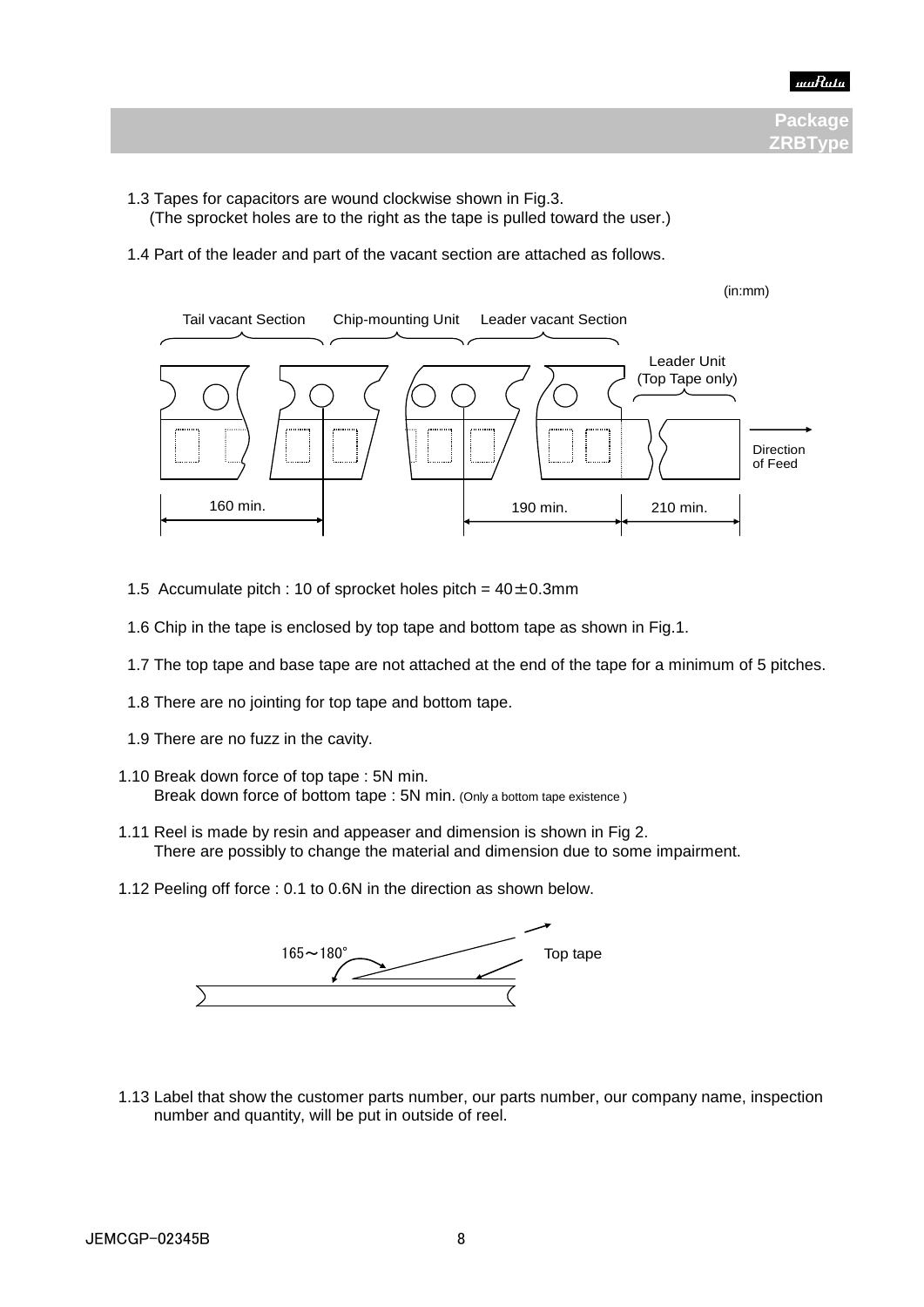

### ■ Limitation of use

 Please contact our sales representatives or product engineers before using our products for the applications listed below which require of our products for other applications than specified in this product. ①Aircraft equipment ②Aerospace equipment ③Undersea equipment ④Power plant control equipment ⑤Medical equipment ⑥Transportation equipment(vehicles,trains,ships,etc.) ⑦Traffic signal equipment ⑧Disaster prevention / crime prevention equipment ⑨Data-processing equipment ⑩Application of similar complexity and/or requirements to the applications listed in the above

# ■ Storage and Operation condition

- 1. The performance of MLCC on Interposer (ZRB series) may be affected by the storage conditions.
- 1-1. Store capacitors in the following conditions: Temperature of +5℃ to +40℃ and a Relative Humidity of 20% to 70%.
- (1) Sunlight, dust, rapid temperature changes, corrosive gas atmosphere or high temperature and humidity conditions during storage may affect the solderability and the packaging performance Please use product within six months of receipt.
- (2) Please confirm solderability before using after six months. Store the capacitors without opening the original bag. Even if the storage period is short, do not exceed the specified atmospheric conditions.
- 1-2. Corrosive gas can react with the termination (external) electrodes or lead wires of capacitors, and result in poor solderability. Do not store the capacitors in an atmosphere consisting of corrosive gas (e.g., hydrogen sulfide, sulfur dioxide, chlorine, ammonia gas etc.).
- 1-3. Due to moisture condensation caused by rapid humidity changes, or the photochemical change caused by direct sunlight on the terminal electrodes and/or the resin/epoxy coatings, the solderability and electrical performance may deteriorate. Do not store capacitors under direct sunlight or in high huimidity conditions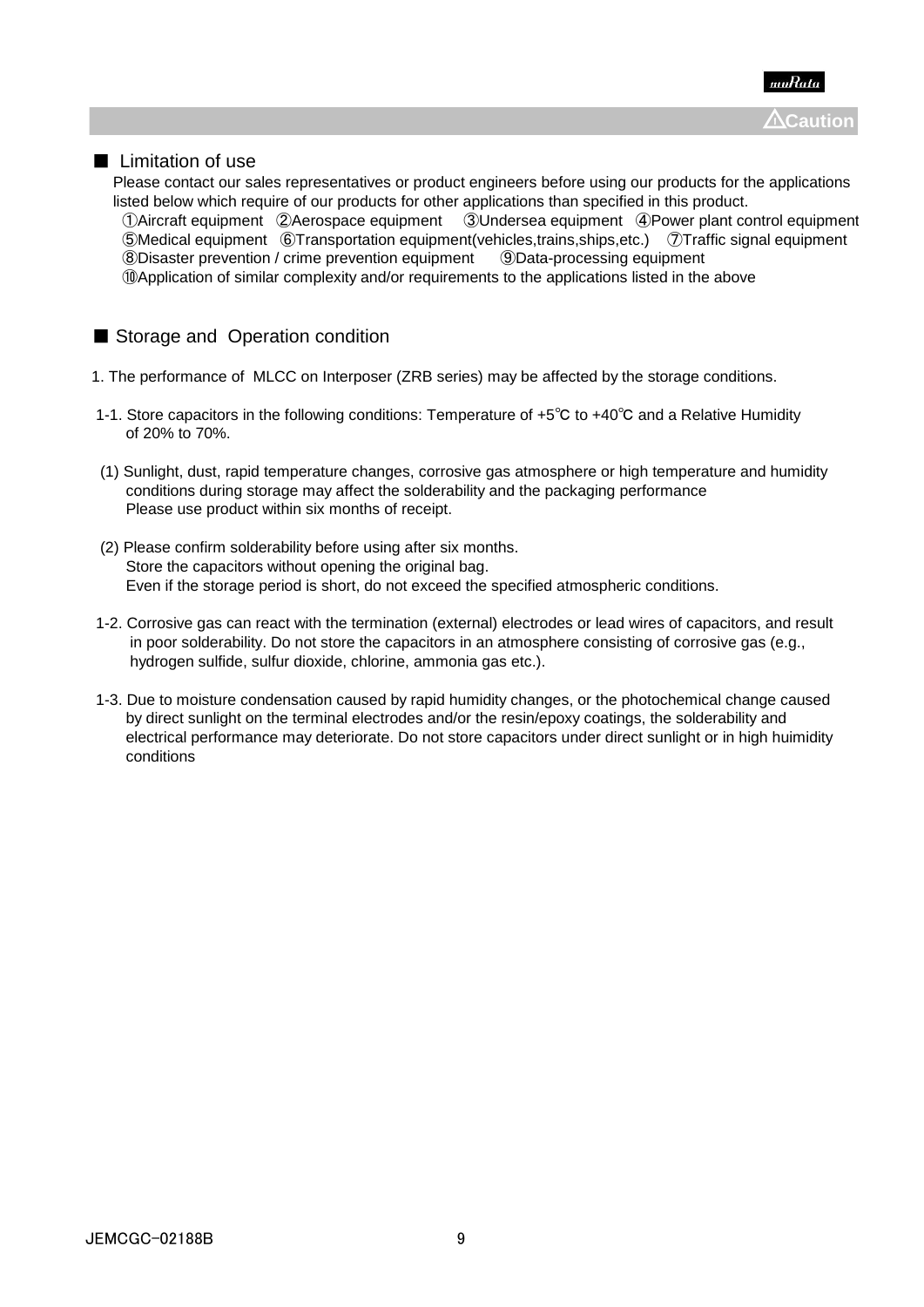

### ■Rating

### **1.Temperature Dependent Characteristics**

- 1. The electrical characteristics of the capacitor can change with temperature.
- 1-1. For capacitors having larger temperature dependency, the capacitance may change with temperature changes.
	- The following actions are recommended in order to insure suitable capacitance values.
- (1) Select a suitable capacitance for the operating temperature range.
- (2) The capacitance may change within the rated temperature.

 When you use a high dielectric constant type capacitors in a circuit that needs a tight (narrow) capacitance tolerance.

 Example: a time constant circuit., please carefully consider the characteristics of these capacitors, such as their aging, voltage, and temperature characteristics.

And check capacitors using your actual appliances at the intended environment and operating conditions.

 $\square$  Typical temperature characteristics Char.R6 (X5R)  $\square$  Typical temperature characteristics Char.R7 (X7R)



 $\square$  Typical temperature characteristics Char. F5 (Y5V)







#### **2.Measurement of Capacitance**

- 1. Measure capacitance with the voltage and the frequency specified in the product specifications.
- 1-1. The output voltage of the measuring equipment may decrease when capacitance is high occasionally. Please confirm whether a prescribed measured voltage is impressed to the capacitor.
- 1-2. The capacitance values of high dielectric constant type capacitors change depending on the AC voltage applied.

Please consider the AC voltage characteristics when selecting a capacitor to be used in a AC circuit.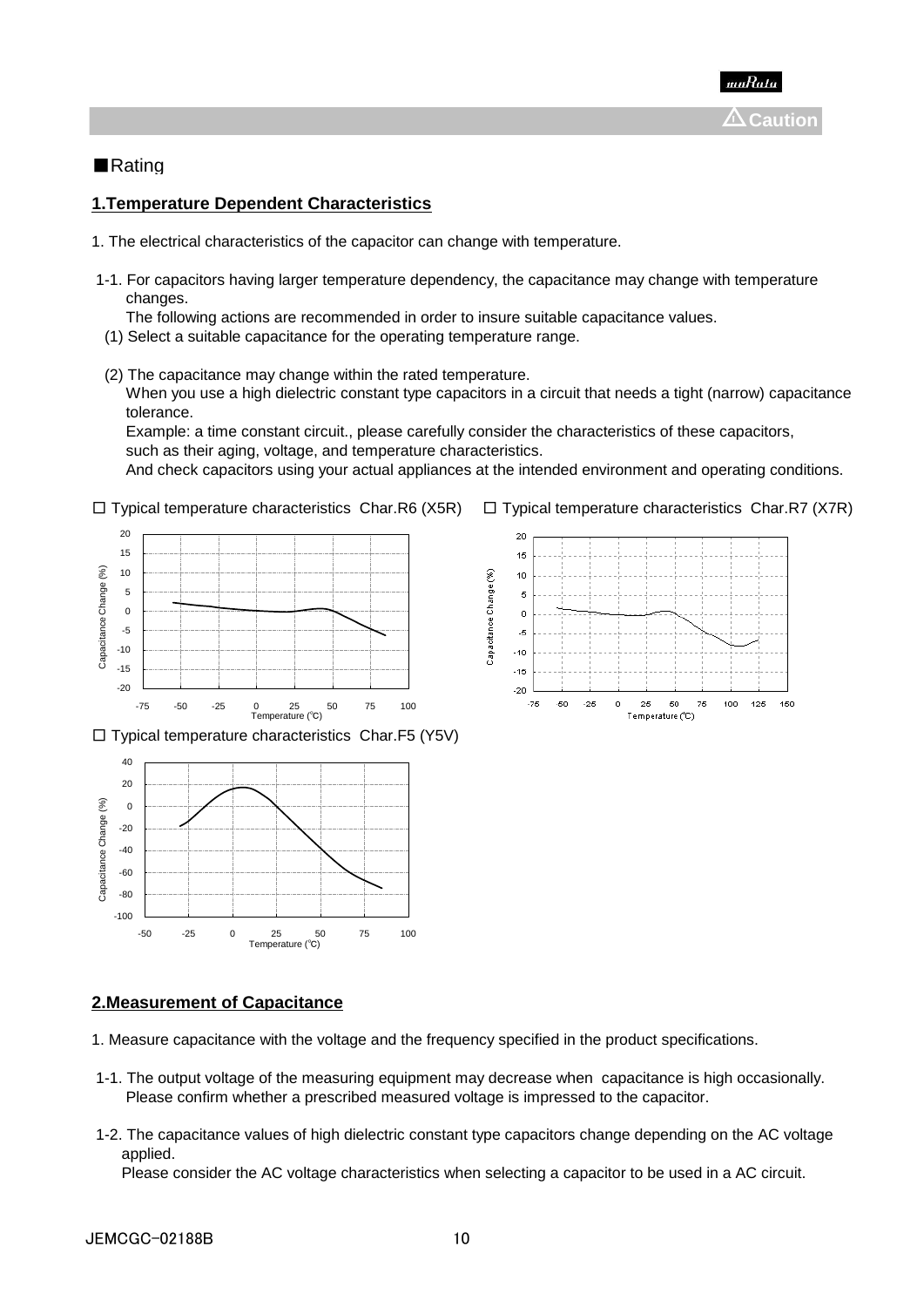### **3.Applied Voltage**

- 1. Do not apply a voltage to the capacitor that exceeds the rated voltage as called-out in the specifications.
- 1-1. Applied voltage between the terminals of a capacitor shall be less than or equal to the rated voltage.
- (1) When AC voltage is superimposed on DC voltage, the zero-to-peak voltage shall not exceed the rated DC voltage. When AC voltage or pulse voltage is applied, the peak-to-peak voltage shall not exceed the rated DC voltage.
- (2) Abnormal voltages (surge voltage, static electricity, pulse voltage, etc.) shall not exceed the rated DC voltage.



Typical voltage applied to the DC capacitor

1-2. Influence of overvoltage

 Overvoltage that is applied to the capacitor may result in an electrical short circuit caused by the breakdown of the internal dielectric layers .

The time duration until breakdown depends on the applied voltage and the ambient temperature.

### **4. Applied Voltage and Self-heating Temperature**

- 1. When the capacitor is used in a high-frequency voltage, pulse voltage, application, be sure to take into account self-heating may be caused by resistant factors of the capacitor.
- 1-1. The load should be contained to the level such that when measuring at atomospheric temperature of 25℃,the product's self-heating remains below 20℃ and surface temperature of the capacitor in the actual circuit remains wiyhin the maximum operating temperature.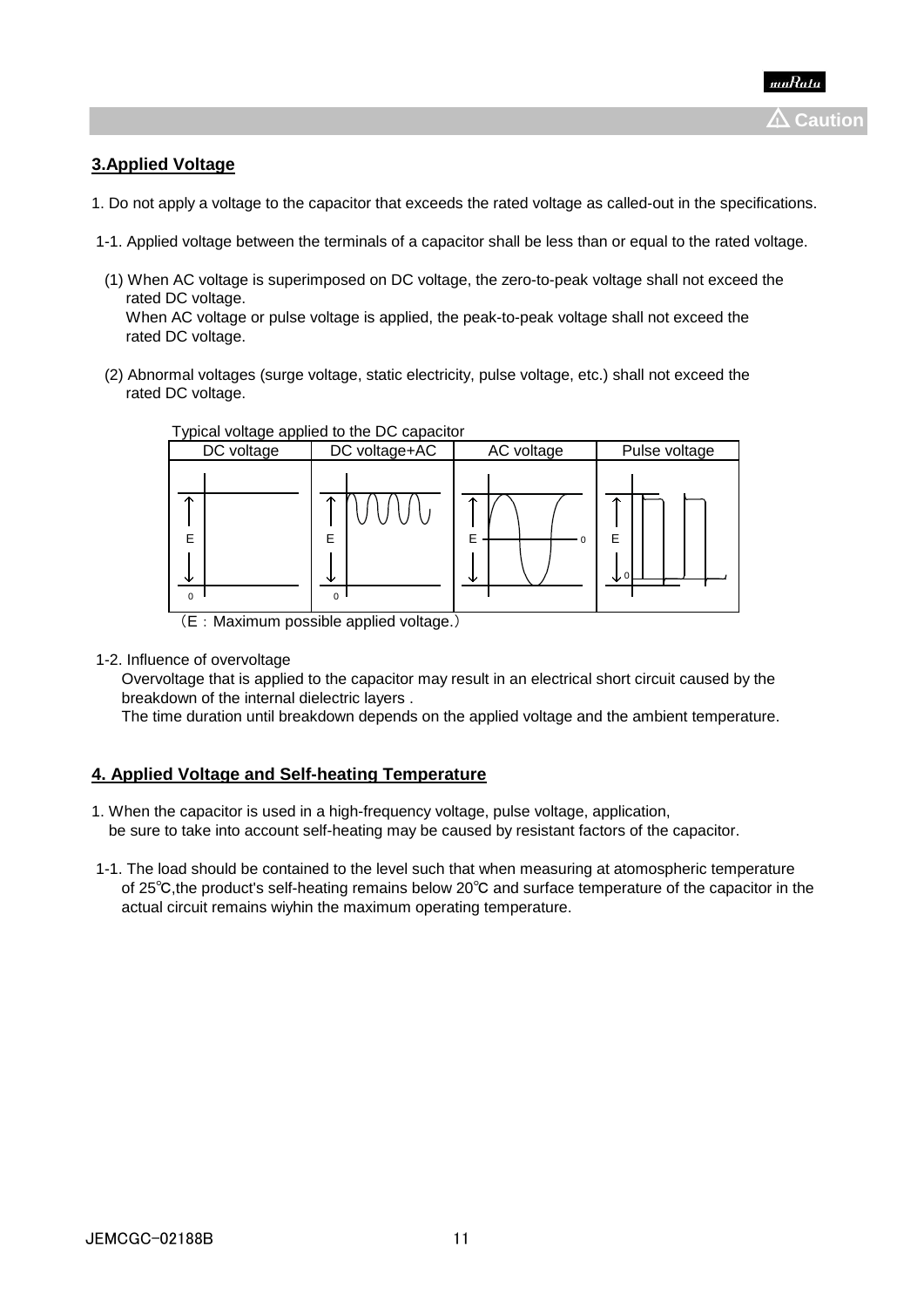

### **5. DC Voltage and AC Voltage Characteristic**

1. The capacitance value of a high dielectric constant type capacitor changes depending on the DC voltage applied.

Please consider the DC voltage characteristics when a capacitor is selected for use in a DC circuit.

- 1-1. The capacitance of ceramic capacitors may change sharply depending on the applied voltage. (See figure) Please confirm the following in order to secure the capacitance.
- (1) Whether the capacitance change caused by the applied voltage is within the range allowed or not.  $□$  DC voltage characteristics
- (2) In the DC voltage characteristics, the rate of capacitance change becomes larger as voltage increases. Even if the applied voltage is below the rated voltage. When a high dielectric constant type capacitor is in a circuit that needs a tight (narrow) capacitance tolerance. Example: a time constant circuit., please carefully consider the characteristics of these capacitors, such as their aging, voltage, and temperature characteristics. And check capacitors using your actual appliances at the intended environment and operating conditions.





2. The capacitance values of high dielectric constant type capacitors change depending on the AC voltage applied. Please consider the AC voltage characteristics when selecting a capacitor to be used in a AC circuit.  $\square$  AC voltage characteristics



#### **6. Capacitance Aging**

1. The high dielectric constant type capacitors have the characteristic

in which the capacitance value decreases with passage of time.

 When you use a high dielectric constant type capacitors in a circuit that needs a tight (narrow) capacitance tolerance. Example: a time constant circuit., please carefully consider the characteristics of these capacitors, such as their aging, voltage, and temperature characteristics.

And check capacitors using your actual appliances at the intended environment and operating conditions.

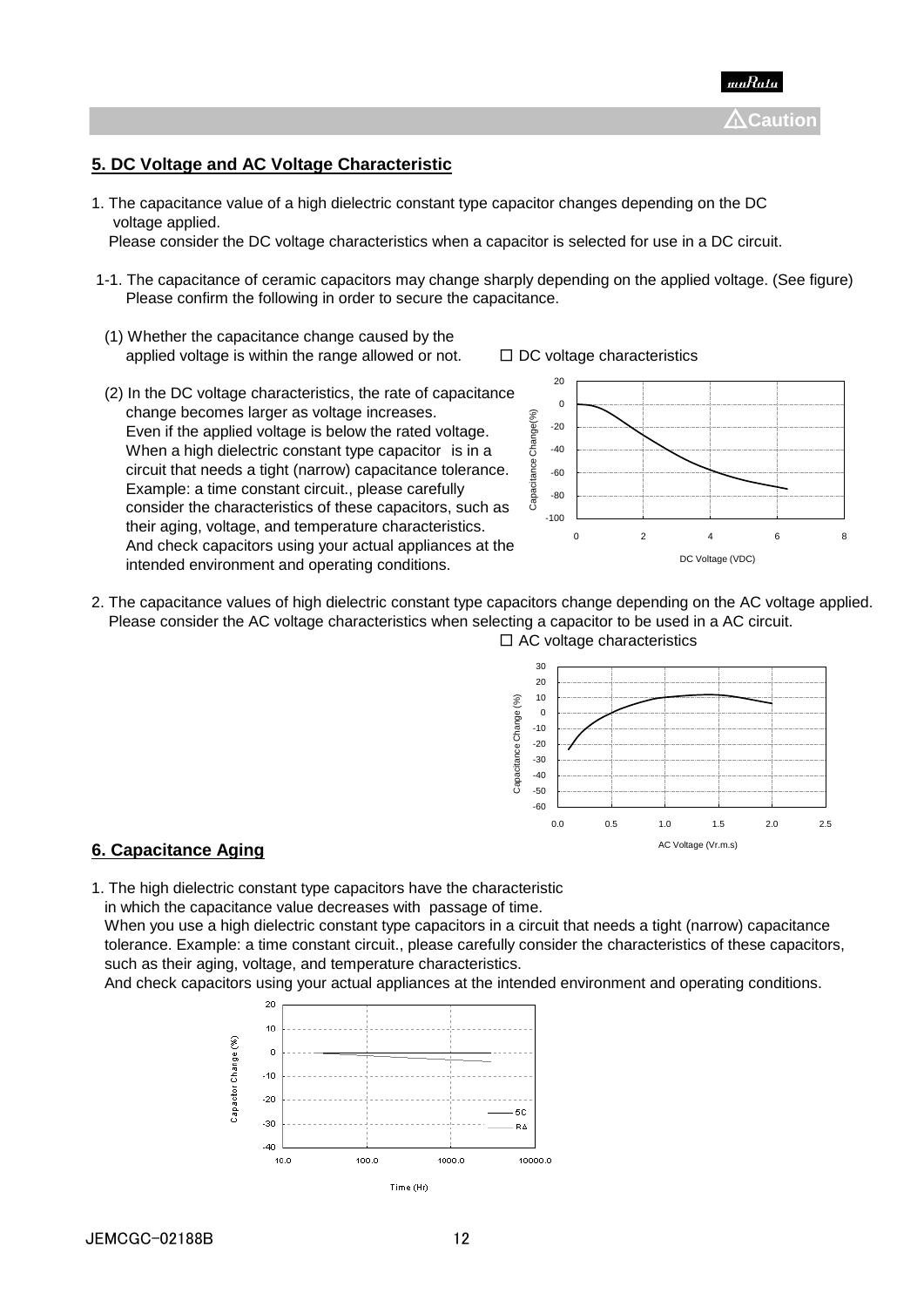

### **7.Vibration and Shock**

- 1. Please confirm the kind of vibration and/or shock, its condition, and any generation of resonance. Please mount the capacitor so as not to generate resonance, and do not allow any impact on the terminals.
- 2. Mechanical shock due to falling may cause damage or a crack in the dielectric material of the capacitor. Do not use a fallen capacitor because the quality and reliability may be deteriorated.



3. When printed circuit boards are piled up or handled, the corners of another printed circuit board should not be allowed to hit the capacitor in order to avoid a crack or other damage to the capacitor.



### ■ Soldering and Mounting

#### **1.Mounting for MLCC on Interposer (ZRB series)**

Please refer to the land dimensions in Table 1 for ZRB series.

#### (1)Recommended Land Dimensions

| Dimensions<br>Part Number | LxW              | a           | b              | C              |
|---------------------------|------------------|-------------|----------------|----------------|
| ZRB <sub>15</sub>         | $1.0 \times 0.5$ | $0.4 - 0.6$ | $0.4 \sim 0.5$ | $0.5 \sim 0.7$ |
| ZRB <sub>18</sub>         | $1.6 \times 0.8$ | $0.7 - 0.9$ | $0.7 - 0.8$    | $0.8 - 1.0$    |
|                           |                  |             |                | (in mm)        |



 If distance between parts is too short, there is risk to cause electrical short. Please confirm the mounting pitch (distance between centers of parts) has 1.275mm or more. (ZRB18 only)

Please confirm the suitable mounting condition by evaluating of the actual SET / PCB.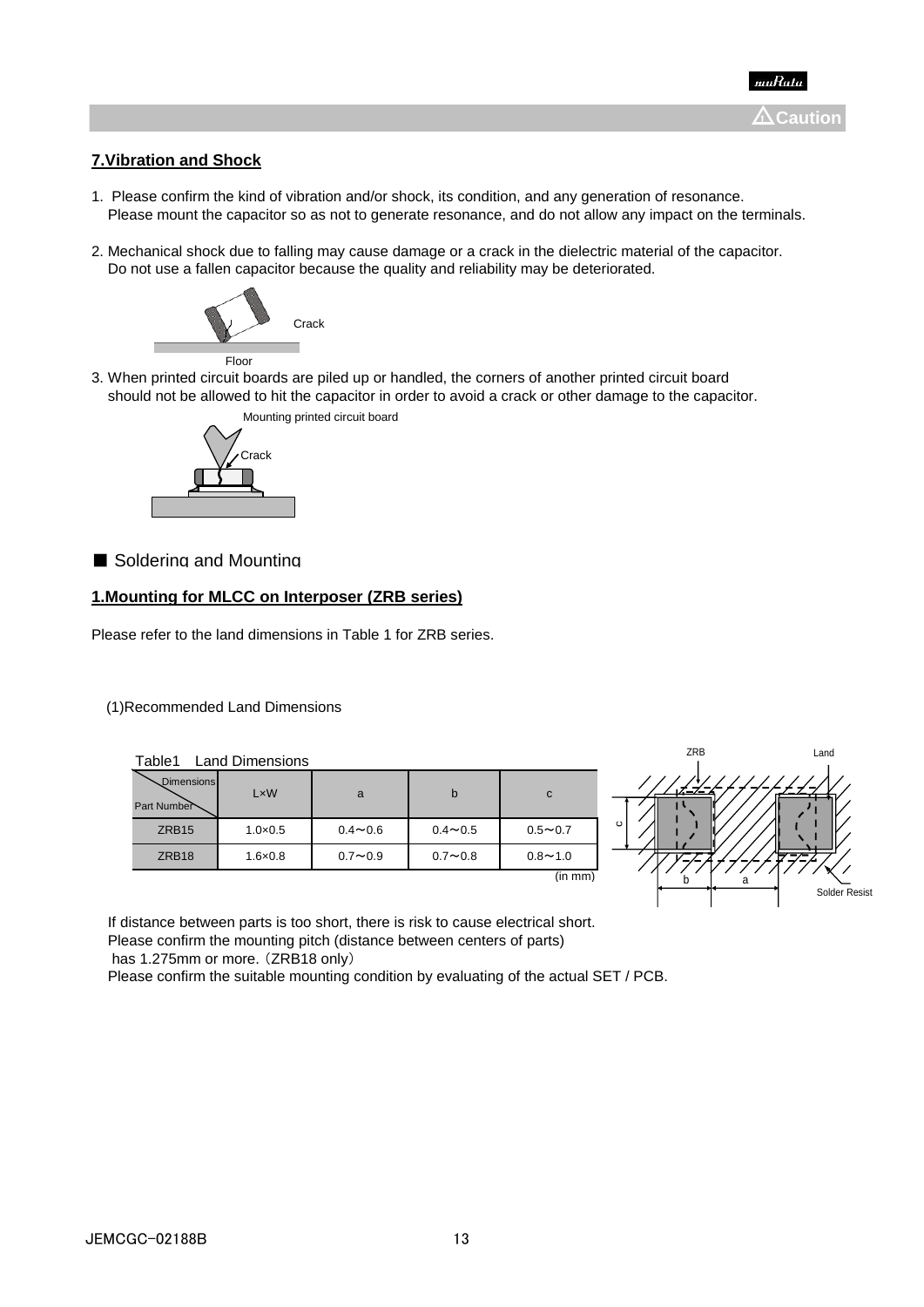### **2.Mounting Position**

- 1. Confirm the best mounting position and direction that minimizes the stress imposed on the capacitor during flexing or bending the printed circuit board.
- 1-1.Choose a mounting position that minimizes the stress imposed on the chip during flexing or bending of the board.

[Component Direction]



Locate chip horizontal to the direction in which stress acts

[Chip Mounting Close to Board Separation Point]





#### **3.Information before mounting**

- 1. Do Not re-use capacitors that were removed from the equipment.
- 2. Confirm capacitance characteristics under actual applied voltage.
- 3. Confirm the mechanical stress under actual process and equipment use.
- 4. Confirm the rated capacitance, rated voltage and other electrical characteristics before assembly.
- 5. Prior to use, confirm the Solderability for the capacitors that were in long-term storage.
- 6. Prior to measuring capacitance, carry out a heat treatment for capacitors that were in long-term storage.
- 7.The use of Sn-Zn based solder will deteriorate the reliability of the MLCC. Please contact our sales representative or product engineers on the use of Sn-Zn based solder in advance.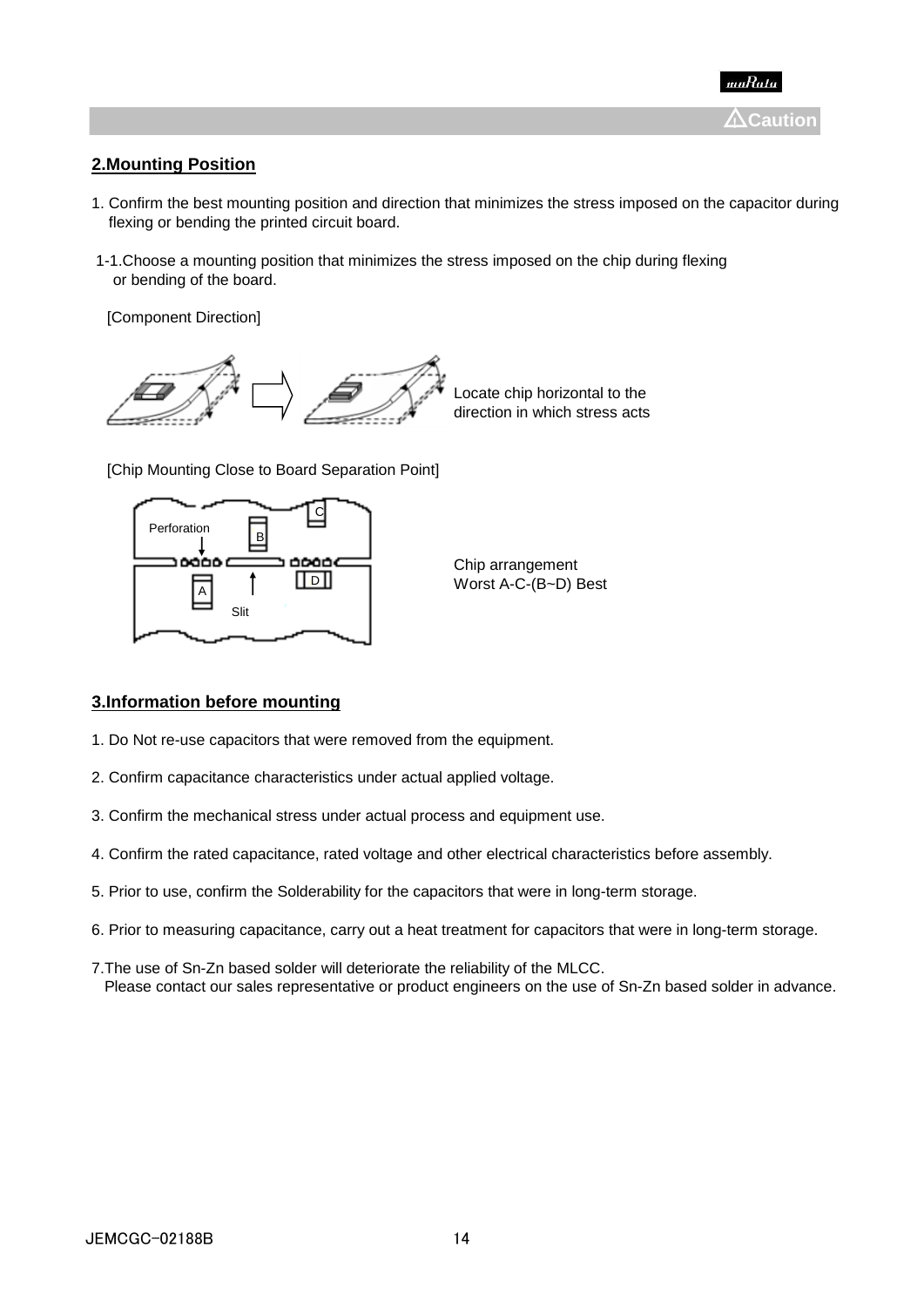

## **4.Maintenance of the Mounting (pick and place) Machine**

- 1. To adjust the inspection tolerance for automated appearance sorting machine of mounting position, because ZRB series are easier to shift the mounting position than standard MLCC.
- 2. To check the overturn and reverse of ZRB chip.
- 3. To control mounting speed carefully, because ZRB chip is heavier than standard MLCC.
- 4. Make sure that the following excessive forces are not applied to the capacitors.
- 4-1. In mounting the capacitors on the printed circuit board, any bending force against them shall be kept to a minimum to prevent them from any bending damage or cracking. Please take into account the following precautions and recommendations for use in your process.
- (1) Adjust the lowest position of the pickup nozzle so as not to bend the printed circuit board.
- (2) Adjust the nozzle pressure within a static load of 1N to 3N during mounting.



5.Dirt particles and dust accumulated between the suction nozzle and the cylinder inner wall prevent the nozzle from moving smoothly. This imposes greater force upon the chip during mounting, causing cracked chips. Also the locating claw, when worn out, imposes uneven forces on the chip when positioning, causing cracked chips. The suction nozzle and the locating claw must be maintained, checked and replaced periodically.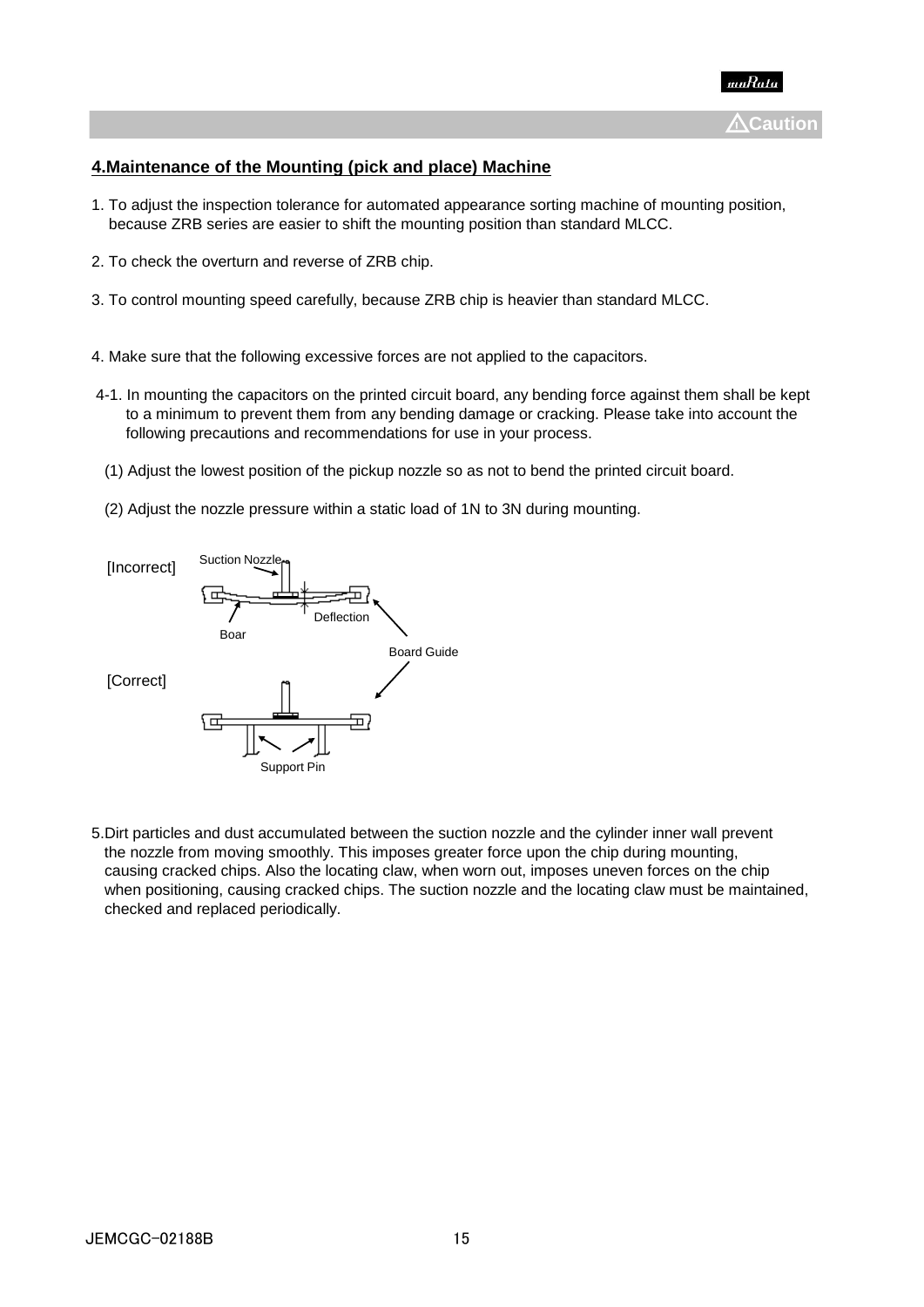

### **5-1.Reflow Soldering**

Table 1

Recommended Conditions

- 1. When sudden heat is applied to the components, the **[Standard Conditions for Reflow Soldering**] mechanical strength of the components will decrease because a sudden temperature change causes deformation inside the components. In order to prevent mechanical damage to the components, preheating is required for both the components and the PCB board. Preheating conditions are shown in table 1. It is required to keep the temperature differential between the solder and the components surface (ΔT) as small as possible.
- 2. Solderability of Tin plating termination chips might be deteriorated when a low temperature soldering profile where the peak solder temperature is below the melting point of Vapor Reflow Tin is used. Please confirm the Solderability of Tin plated termination chips before use.
- 3. When components are immersed in solvent after mounting, be sure to maintain the temperature difference (ΔT) between the component and the solvent within the range shown in the table 1.

Part Number Temperature Differential

|                 | Infrared Reflow         |  |
|-----------------|-------------------------|--|
| Temperature(°C) | <b>STATE</b>            |  |
|                 | Soldering<br>ا د باد ده |  |





ZRB15/ZRB18 **and Allowable Soldering Temperature and Time**] **Allowable Soldering Temperature and Time**]



In case of repeated soldering, the accumulated soldering time must be within the range shown above.

Infrared Reflow Vapor Reflow Peak Temperature 230~250℃ 230~240℃ 240~260℃ Atmosphere Air Air Air Air Changes

Pb-Sn Solder

## **5-2.Correction with a Soldering Iron**

Correction with a soldering iron for ZRB chip may cause loss suppress acoustic noise, because the solder amount become excessive. Do not correct with a soldering iron for ZRB series.

Lead Free Solder: Sn-3.0Ag-0.5Cu

Lead Free Solder

ΔT≦190℃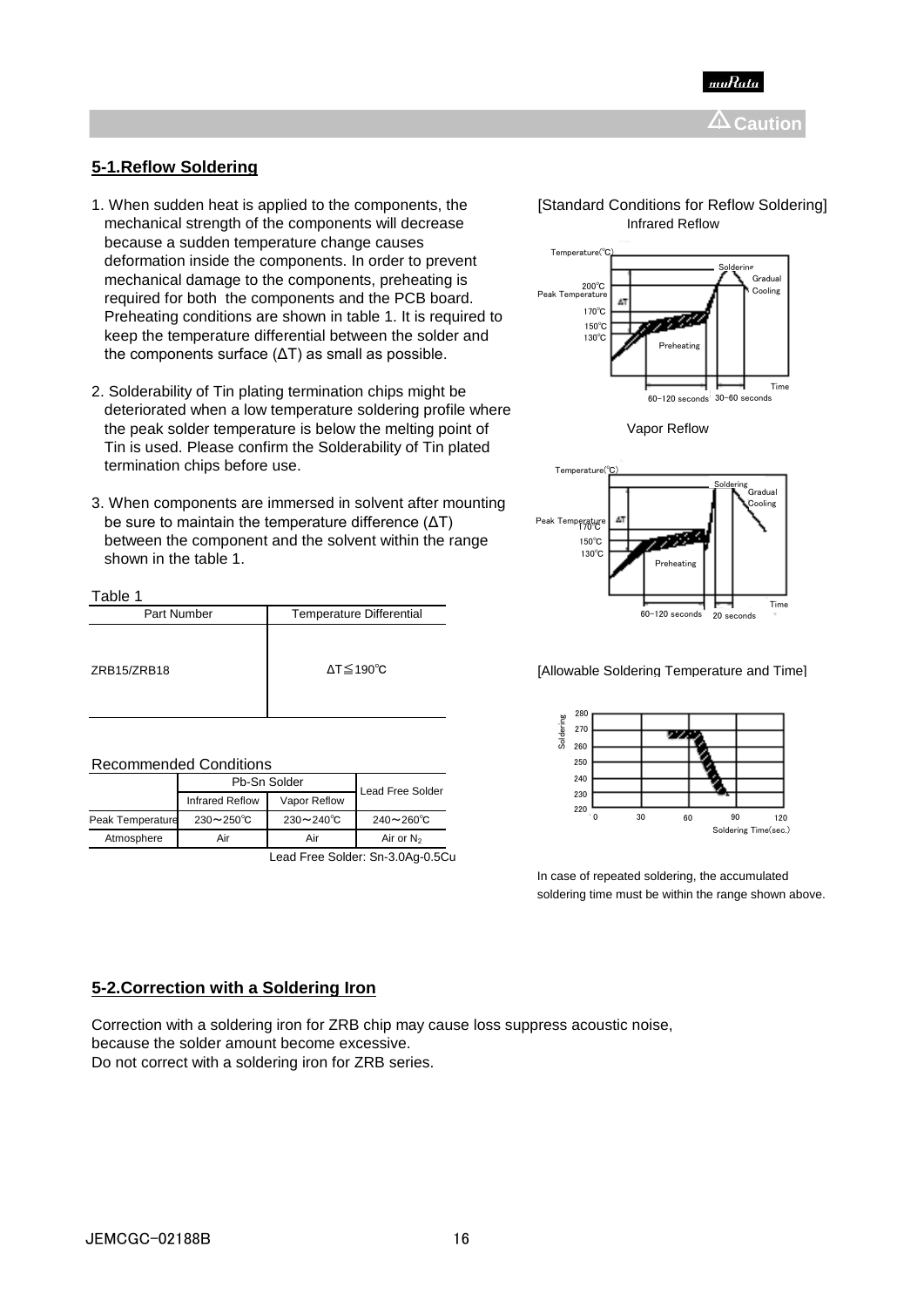

# **6.Washing**

 Excessive ultrasonic oscillation during cleaning can cause the PCBs to resonate, resulting in cracked chips or broken solder joints. Take note not to vibrate PCBs.

## **7.Electrical Test on Printed Circuit Board**

- 1. Confirm position of the support pin or specific jig, when inspecting the electrical performance of a capacitor after mounting on the printed circuit board.
- 1-1. Avoid bending printed circuit board by the pressure of a test pin, etc. The thrusting force of the test probe can flex the PCB, resulting in cracked chips or open solder joints. Provide support pins on the back side of the PCB to prevent warping or flexing.
- 1-2. Avoid vibration of the board by shock when a test pin contacts a printed circuit board.

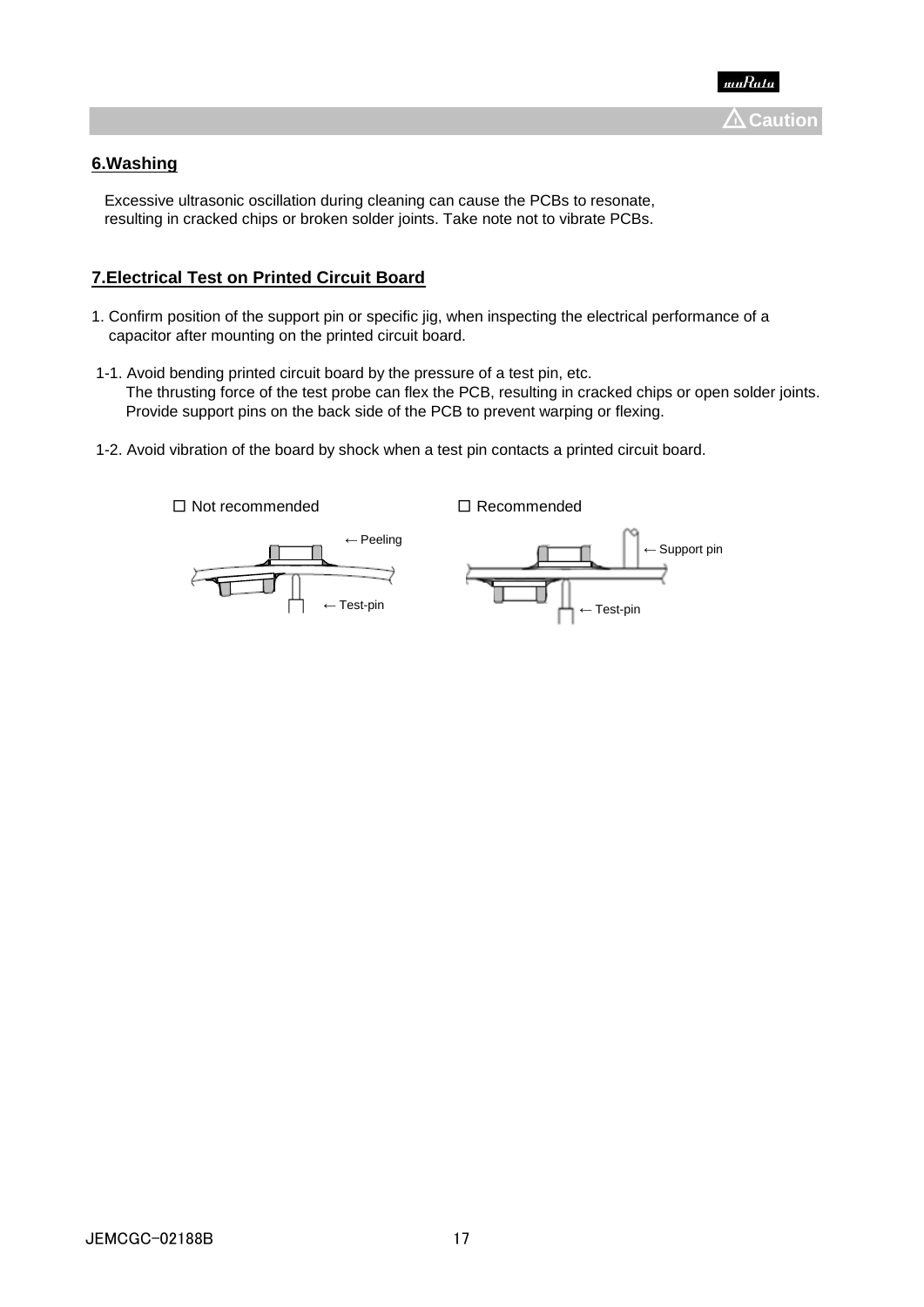

## **8.Printed Circuit Board Cropping**

- 1. After mounting a capacitor on a printed circuit board, do not apply any stress to the capacitor that is caused by bending or twisting the board.
- 1-1. In cropping the board, the stress as shown right may cause the capacitor to crack. Try not to apply this type of stress to a capacitor.



- 2. Check of the cropping method for the printed circuit board in advance.
- 2-1. Printed circuit board cropping shall be carried out by using a jig or an apparatus to prevent the mechanical stress which can occur to the board.
	- (1) Example of a suitable jig

 Recommended example: the board should be pushed as close to the near the cropping jig as possible and from the back side of board in order to minimize the compressive stress applied to capacitor. Not recommended example<sup>\*</sup> when the board is pushed at a point far from the cropping ijg and from the front side of board as below, the capacitor may form a crack caused by the tensile stress applied to capacitor.



(2) Example of a suitable machine

 An outline of a printed circuit board cropping machine is shown as follows. Along the lines with the V-grooves on printed circuit board, the top and bottom blades are aligned to one another when cropping the board.

The misalignment of the position between top and bottom blades may cause the capacitor to crack.



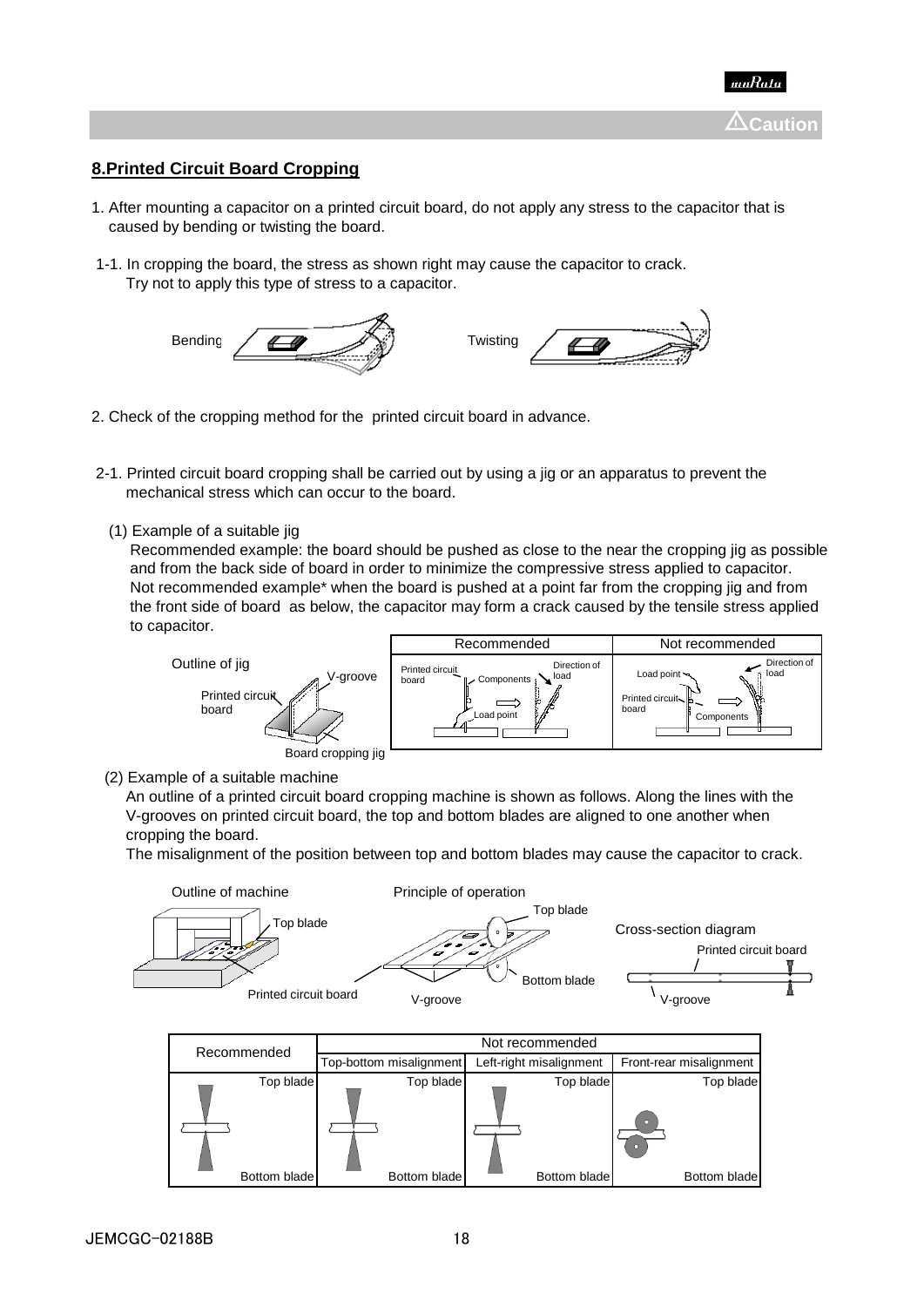## ■ Others

## **1. Under Operation of Equipment**

- 1-1. Do not touch a capacitor directly with bare hands during operation in order to avoid the danger of a electric shock.
- 1-2. Do not allow the terminals of a capacitor to come in contact with any conductive objects (short-circuit). Do not expose a capacitor to a conductive liquid, inducing any acid or alkali solutions.
- 1-3. Confirm the environment in which the equipment will operation is under the specified conditions. Do not use the equipment under the following environment.
	- (1) Being spattered with water or oil.
	- (2) Being exposed to direct sunlight.
	- (3) Being exposed to Ozone, ultraviolet rays or radiation.
	- (4) Being exposed to toxic gas (e.g., hydrogen sulfide, sulfur dioxide, chlorine, ammonia gas etc.)
	- (5) Any vibrations or mechanical shocks exceeding the specified limits.
	- (6) Moisture condensing environments.

1-4. Use damp proof countermeasures if using under any conditions that can cause condensation.

### **2. Others**

- 2-1. In an Emergency
- (1) If the equipment should generate smoke, fire or smell, immediately turn off or unplug the equipment. If the equipment is not turned off or unplugged, the hazards may be worsened by supplying continuous power.
- (2) In this type of situation, do not allow face and hands to come in contact with the capacitor or burns may be caused by the capacitors high temperature.

2-2. Disposal of waste

 When capacitors are disposed, they must be burned or buried by the industrial waste vender with the appropriate licenses.

2-3. Circuit Design

ZRB series in this product specification are not safety recognized products.

2-4. Remarks

 Failure to follow the cautions may result, worst case, in a short circuit and smoking when the product is used.

 The above notices are for standard applications and conditions. Contact us when the products are used in special mounting conditions.

 Select optimum conditions for operation as they determine the reliability of the product after assembly. The data herein are given in typical values, not guaranteed ratings.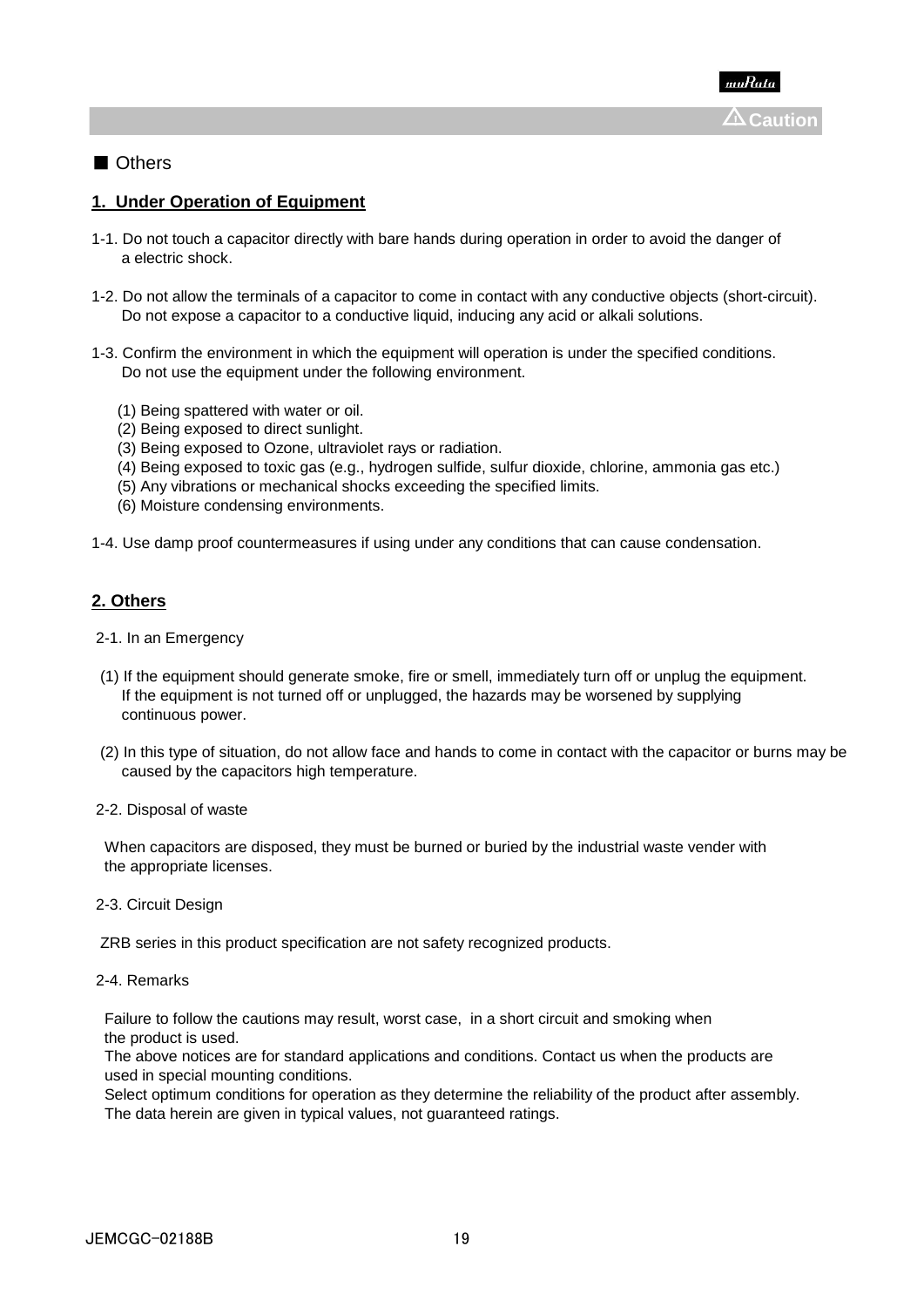

# ■ Rating

### **1.Operating Temperature**

- 1. The operating temperature limit depends on the capacitor.
- 1-1.Do not apply temperatures exceeding the upper operating temperature. It is necessary to select a capacitor with a suitable rated temperature which will cover the operating temperature range. Also it is necessary to consider the temperature distribution in equipment and the seasonal temperature variable factor.
- 1-2.Consider the self-heating of the capacitor The surface temperature of the capacitor shall be the upper operating temperature or less when including the self-heating factors.

# **2.Atmosphere surroundings (gaseous and liquid)**

- 1. Restriction on the operating environment of capacitors.
- 1-1. The capacitor, when used in the above, unsuitable, operating environments may deteriorate due to the corrosion of the terminations and the penetration of moisture into the capacitor.
- 1-2. The same phenomenon as the above may occur when the electrodes or terminals of the capacitor are subject to moisture condensation.
- 1-3. The deterioration of characteristics and insulation resistance due to the oxidization or corrosion of terminal electrodes may result in breakdown when the capacitor is exposed to corrosive or volatile gases or solvents for long periods of time.

### **3.Piezo-electric Phenomenon**

1. When using high dielectric constant type capacitors in AC or pulse circuits, the capacitor itself vibrates at specific frequencies and noise may be generated. Moreover, when the mechanical vibration or shock is added to capacitor, noise may occur.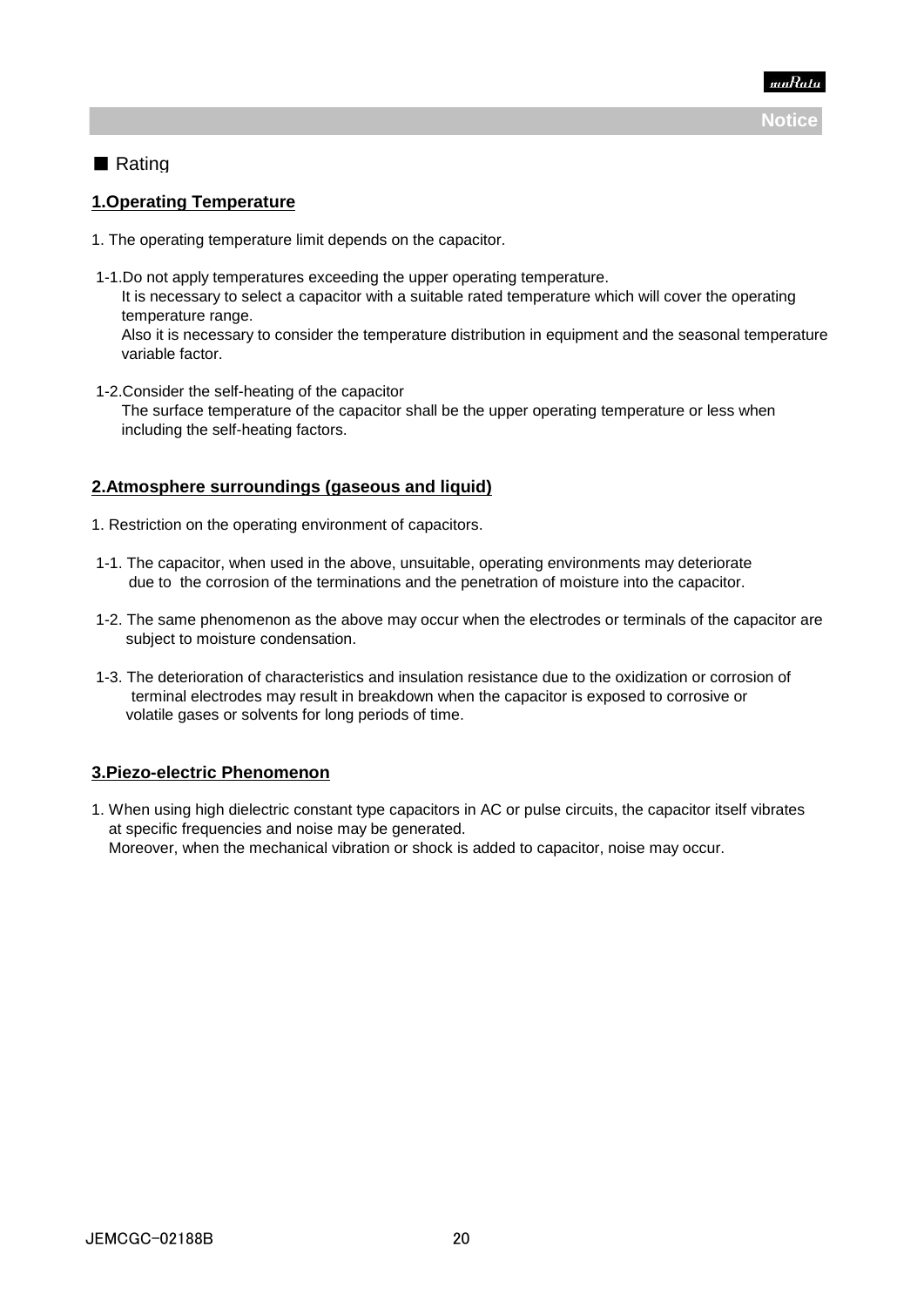

# ■ Soldering and Mounting

### **1.PCB Design**

- 1. Notice for Pattern Forms
- 1-1.There is a possibility of chip crack caused by PCB expansion/contraction with heat. Because stress for chip is different depend on PCB material and structure.Especially metal PCB such as alumina has a greater risk of chip crack because of large difference of thermal expansion coefficient.

### **2.Washing**

- 1. Please evaluate a capacitor by actual cleaning equipment and condition surely for confirming the quality and select the applicable solvent.
- 2. Unsuitable cleaning solvent may leave residual flux, other foreign substances, causing deterioration of electrical characteristics and the reliability of the capacitors.
- 3. Select the proper cleaning conditions.
- 3-1. Improper cleaning conditions (excessive or insufficient) may result in the deterioration of the performance of the capacitors.

### **3.Coating**

1. Loss suppress acoustic noise may be caused in ZRB chip due to the resin during curing process. Please contact our sales representative or product engineers on the apply to resin during curing process.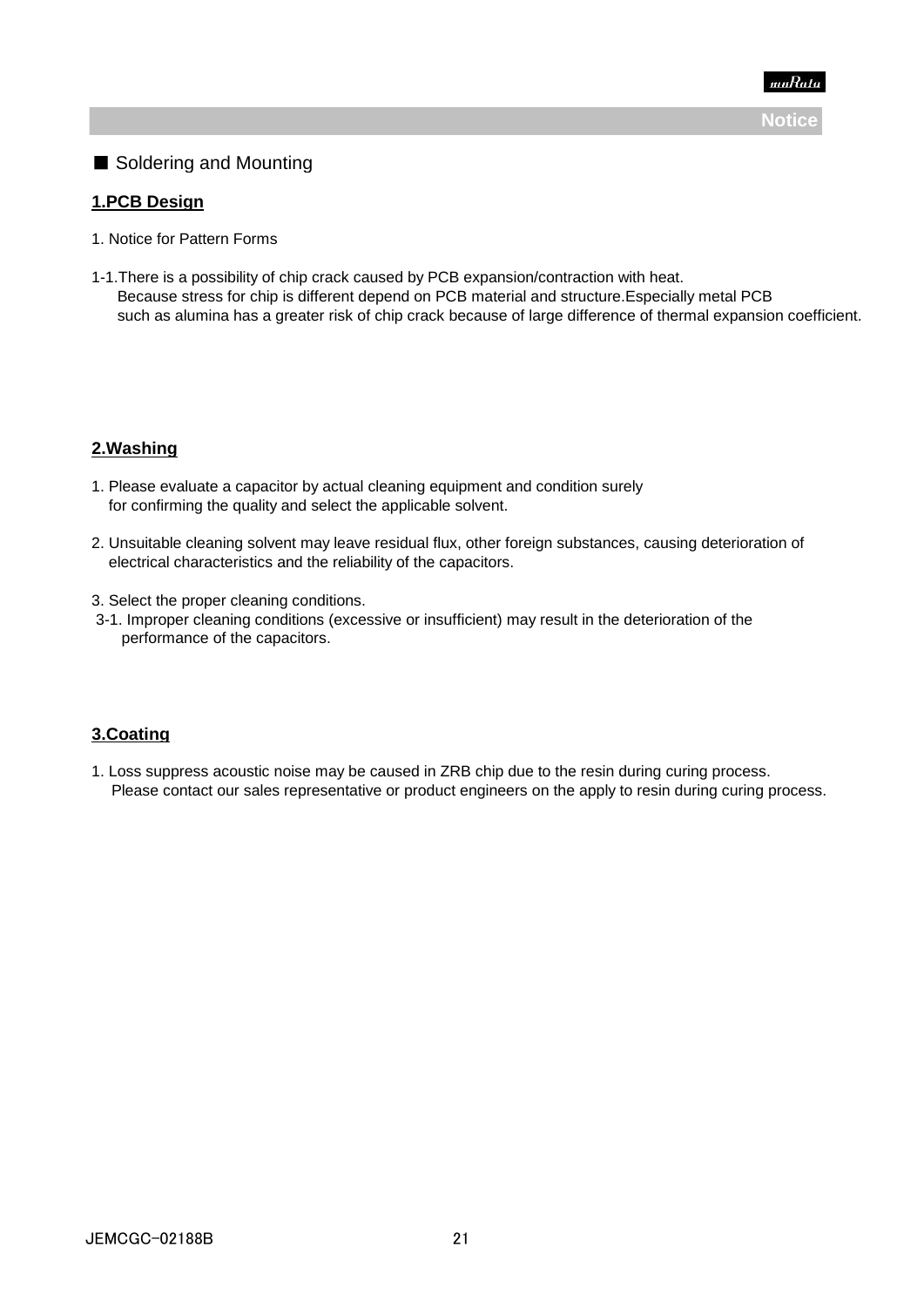# ■ Others

### **1.Transportation**

- 1. The performance of a capacitor may be affected by the conditions during transportation.
- 1-1. The capacitors shall be protected against excessive temperature, humidity and mechanical force during transportation.
- (1) Climatic condition
	- low air temperature: -40℃
	- change of temperature air/air: -25℃/+25℃
	- low air pressure: 30 kPa
	- $-$  change of air pressure: 6 kPa/min
- (2) Mechanical condition

 Transportation shall be done in such a way that the boxes are not deformed and forces are not directly passed on to the inner packaging.

- 1-2. Do not apply excessive vibration, shock, and pressure to the capacitor.
- (1) When excessive mechanical shock or pressure is applied to a capacitor, chipping or cracking may occur in the ceramic body of the capacitor.
- (2) When a sharp edge of an air driver, a soldering iron, tweezers, a chassis, etc. impacts strongly on the surface of capacitor, the capacitor may crack and short-circuit.
- 1-3. Do not use a capacitor to which excessive shock was applied by dropping etc. The capacitor dropped accidentally during processing may be damaged.